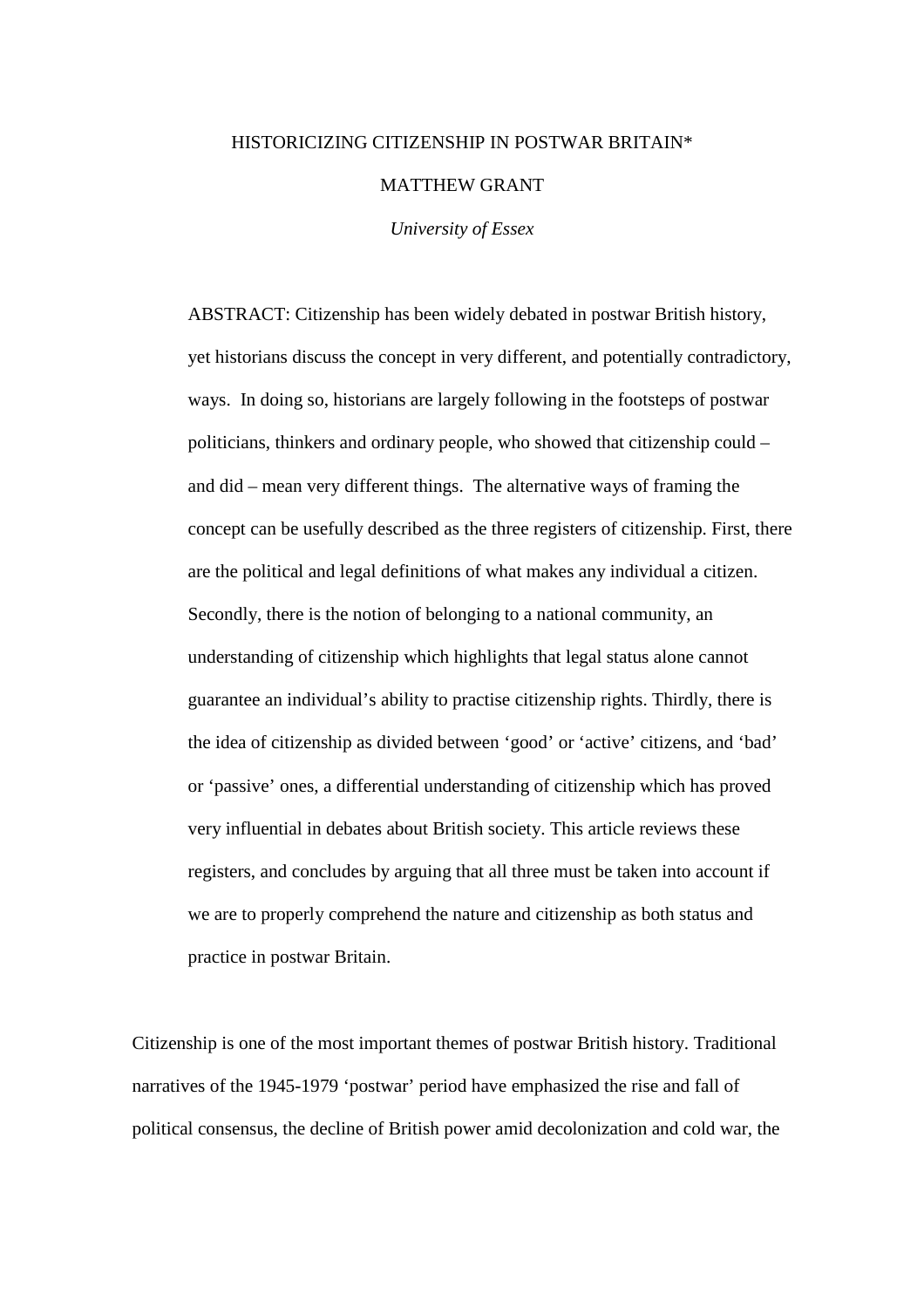paradoxical nature of economic discourse which identified relative economic decline on the one hand and growing affluence on the other, and the rise of what is sometimes crudely described as 'identity politics' (often used as a catch-all term to cover the discontents of those who felt excluded from mainstream political life: such as those affected by or involved in the social and political consequences of immigration, the rise of nationalism in Scotland and Wales, the Women's Liberation Movement, and the 'Troubles' in Northern Ireland).<sup>1</sup> The issue of citizenship is foundational to many of these narratives. 'Citizenship' has been used by historians to examine the role of the welfare state in people's lives,<sup>2</sup> popular engagement with politics,<sup>3</sup> immigration and the experience of racism,<sup>4</sup> and consumer identities.<sup>5</sup> The legal framework of citizenship was also changing in postwar Britain. In 1945, votes for all those over twenty-one had been secured, $6$  but the creation of universal welfare rights not yet assured.<sup>7</sup> As the decades wore on deep anxieties were felt about what citizenship would mean in a multi-racial nation.<sup>8</sup> At the same time, political elites were keener than ever to see a rise in social and political participation.<sup>9</sup> To put it simply, citizenship has been a key way of framing questions relating to the basic interactions between individuals and the state, and between individuals within society – but those interactions and relationships were changing in the postwar period, as was the value attributed to different articulations of citizenship. The aim of this article is to map the often radically different ways historians and other scholars have understood citizenship in postwar Britain, and to suggest an outline for a synthetic approach to the topic which combines these different understandings to allow us to reconstruct its history, both as a category of historical analysis and as a concept that had real meaning and impact in Britain after the Second World War.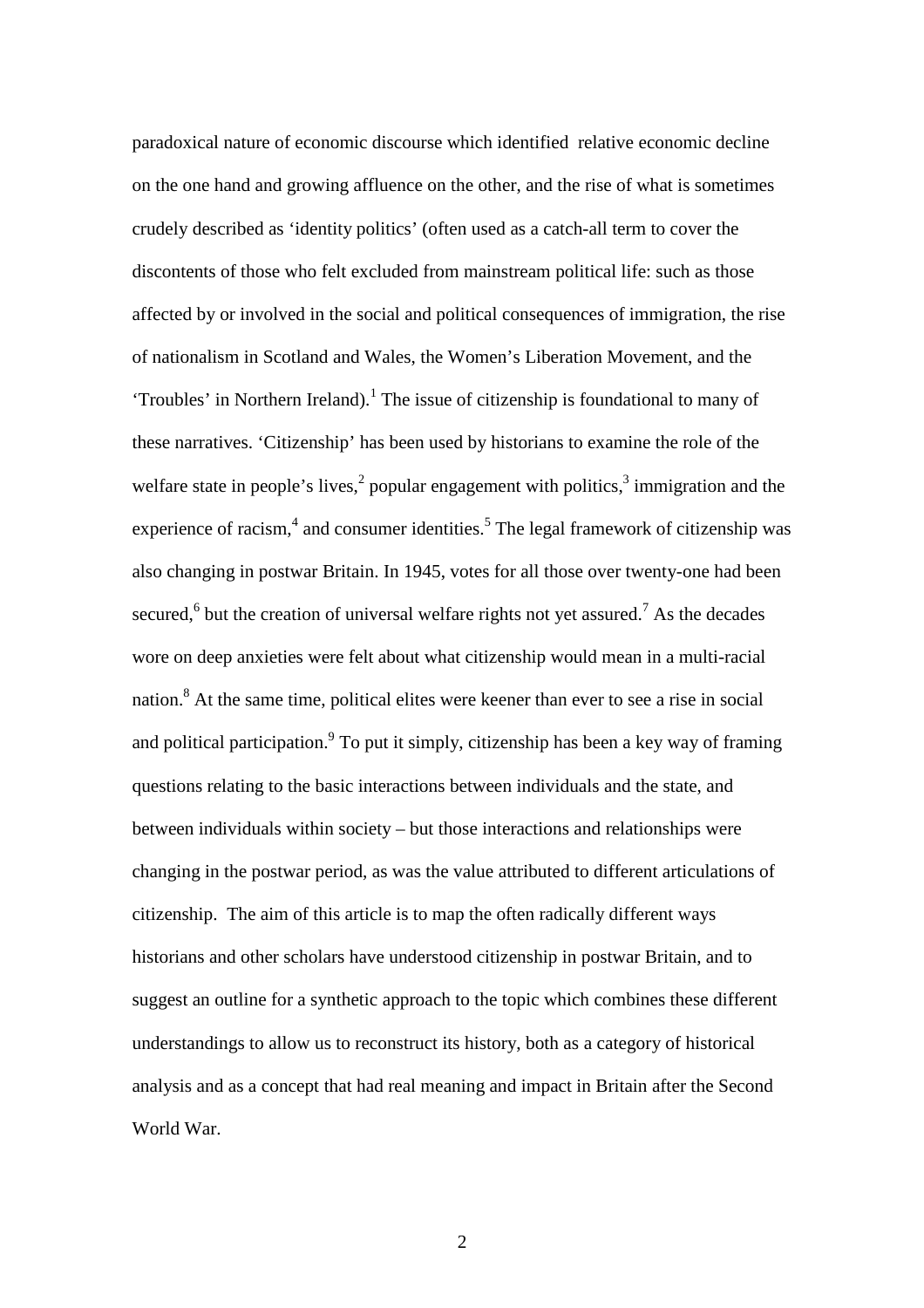What historians mean by citizenship varies widely. In a pioneering essay on gender and citizenship, the cultural historians Kathleen Canning and Sonya Rose called it 'one of the most porous concepts in contemporary academic parlance'.<sup>10</sup> Social scientists also take a wide-ranging approach to citizenship, with Andreas Fahremier arguing it 'has come to mean anything and nothing',  $\frac{1}{1}$  and Ruth Lister noting it 'runs the danger of meaning what people choose it to mean'.<sup>12</sup> This confusion is particularly important in the context of postwar Britain: the relationship between the individual and state was undergoing massive change as a result of the new welfare state, and mass immigration challenged notions of who 'belonged'.<sup>13</sup> These were profound issues for contemporaries, who understood citizenship in a variety of ways, just as historians have. In postwar Britain, we can see that citizenship has been historicized within three broad registers. First, historians often see citizenship as a narrowly politico-legal framework, analysing the legal, political and social rights of the population, but also the obligations expected in return. Secondly, historians see citizenship as resulting from 'belonging' to a constructed national community, and investigate both how belonging has been a key marker, or gateway, to citizenship status, and the ways in which concepts of national community have been constructed (not to mention the consequences for those deemed 'outside' that community). Thirdly, historians have also focused on what we can call differentiated aspects of citizenship, particularly on the creation of 'good citizens' and on debates about how citizenship can be enhanced or improved, often with a particular emphasis on voluntary action or 'engagement'.

For citizenship to have any analytical meaning, however, and if historians are to be able to understand all its ramifications in historical context, there needs to be a definitional core which encompasses the different understandings of citizenship,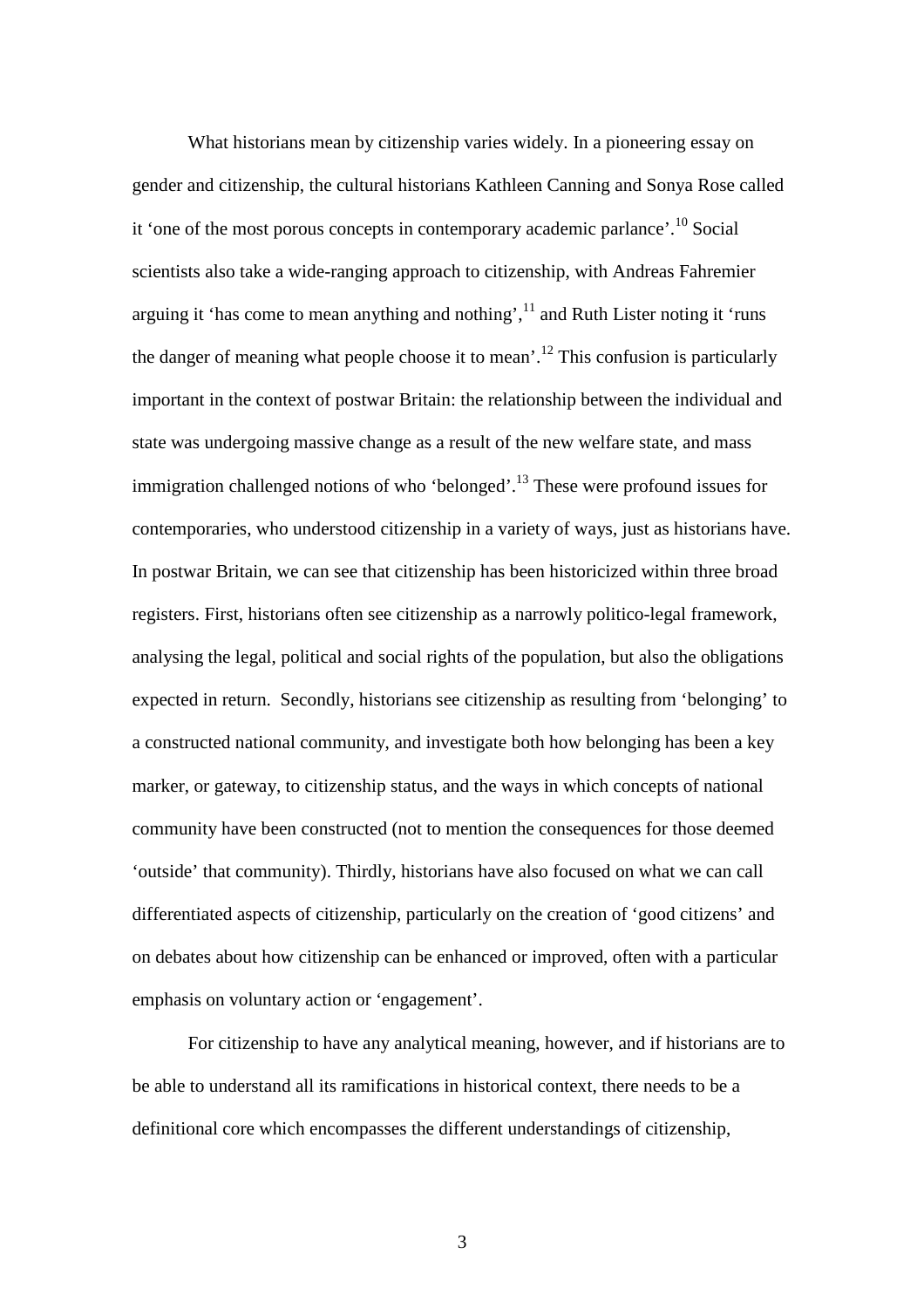allowing the term to be used in a way that retains meaning rather than becoming unmanageably malleable. Fundamentally, citizenship is both a status and a practice.<sup>14</sup> People are born into, are awarded, or achieve citizenship *status*. This status must be understood as an amalgamation of all three registers: in legal terms in connection with formal state power (such as the possession of a passport or the right to claim benefits), social terms (such as the ability to participate within civil society in a number of ways), and finally cultural or 'discursive' terms (such as being deemed a citizen within popular culture, or understanding oneself as a citizen). Through their everyday interactions with state and society, people *practise* citizenship. They live out, or perform, citizenship in a variety of similar dimensions: legal (such as by voting), social (such as by volunteering), and cultural (by talking, or perhaps even just thinking, about citizenship). Status and practice are linked. Citizens can achieve, enhance, lose, or diminish their status through the practice of citizenship. Furthermore, how citizens understand themselves or their status is shaped by their interactions with other citizens, the state, and a whole panoply of institutions and organizations which make up political, social and cultural life in Britain: shaped, that is, as much by their own agency as by the political, social and cultural structures around them.

The three ways historians have understood citizenship in postwar Britain may differ from each other, but all adhere to this definitional core. This is why it is useful to consider the main ways historians have approached the topic as different 'registers' rather than as competing or alternative conceptions. The first three sections of this essay focus on how historians have investigated each of these different registers of citizenship, while the fourth and final section explores how we can usefully combine the three registers into a synthetic approach to the topic that adheres to the identified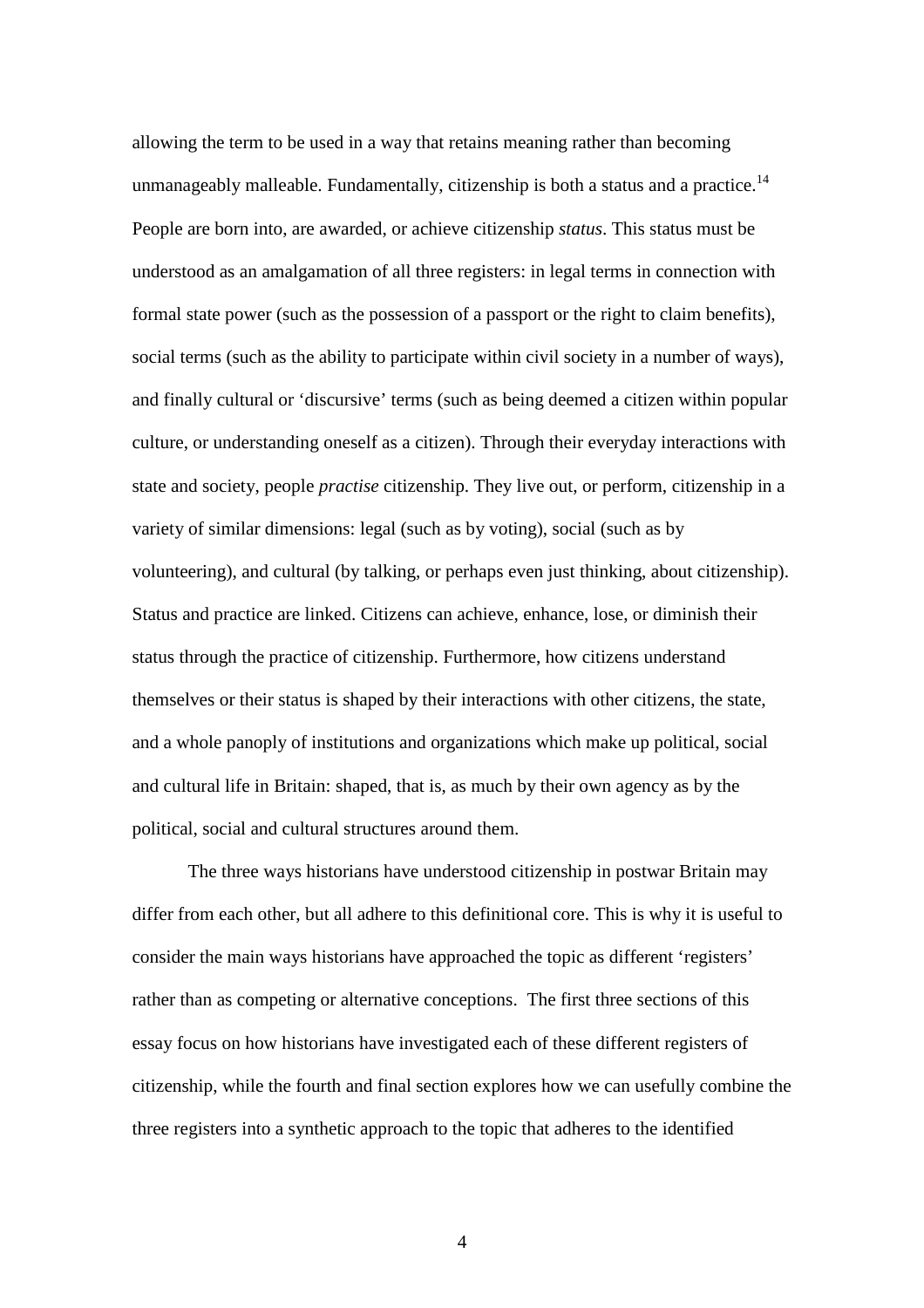definitional core, but does not leave behind any of the fundamental ways citizenship has been understood in its historical contexts. In particular, it will discuss the methodologies needed to further historical understandings of the topic at the elite level, within popular culture, and in the realm of experience. The task for historians is to understand the vast range of activities, ideas, values and behaviours that made up 'citizenship', both as status and practice, in any given society at any given time. By placing historical and cultural specificity at the heart of any analysis of citizenship, we can gain new insight into how it was understood and experienced, made and remade, by people at different points, and how it changed over time.

I

The first register takes as its starting point the inclusion of sections of the population within 'formal citizenship', the politico-legal relationship between citizens and the state which enshrins both rights and obligations. For historians of the nineteenth and early twentieth centuries, this naturally leads to an emphasis on the extension of voting rights, as accession to full political rights is, within this register, the fundamental threshold of citizenship.<sup>15</sup> Historiographical interest in 'formal citizenship' in the postwar era of mass democracy, however, has focused on two key areas: the concept of 'social citizenship', and the way immigrants, and particularly non-white ones, have been included or excluded as formal citizens. Both areas illustrate the continual importance of politico-legal frameworks to the understanding of citizenship, but also raise key issues about how citizenship is experienced and how ideas of citizenship change. They also raise different issues about the importance of obligations as opposed to rights in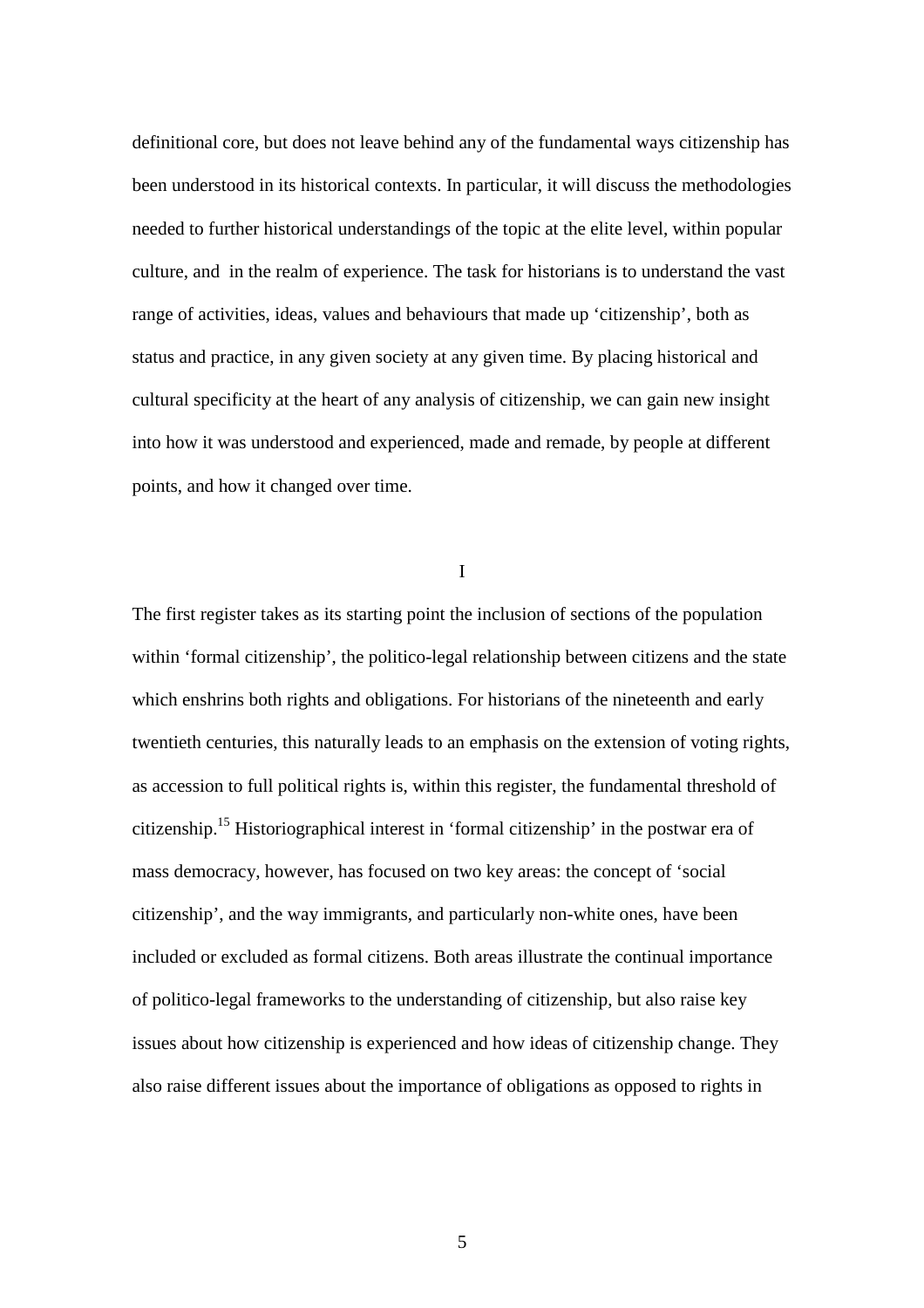notions of formal citizenship. Above all, it seems clear that formal citizenship alone is inadequate for understanding the history of citizenship in this period.

 'Social citizenship' has been integral to debates about British citizenship since 1945.<sup>16</sup> Central to the concept of social citizenship has been the theory T.H. Marshall expounded in a lecture in 1949, and in print in  $1950<sup>17</sup>$  Marshall argued that in addition to legal and political rights, citizens were also entitled to 'social rights', especially access to welfare benefits. Marshall has been central to the history of citizenship thought, serving as a touchstone for discussions of 'social citizenship' more generally.<sup>18</sup> For historians, whether charting the history of the welfare state or the welfare reforms of the early twentieth century, social citizenship is a paradigm through which much welfare history has been written. As Jose Harris has argued, 'the ethic of social citizenship as an automatic right was a "rhetorical hallmark" of the early welfare state'.<sup>19</sup> Social citizenship has come more sharply into focus for social scientists with the undermining of universal provision in the years after 1979, with the curtailment of welfare rights seen as a diminution of citizenship.<sup>20</sup>

 Although social citizenship is usually associated with social rights, Marshall himself argued that citizens received rights 'conditional only on the discharge of the general duties of citizenship'.<sup>21</sup> Those 'general duties' have served to undermine or limit social citizenship. As Lydia Morris has powerfully argued, the renewed emphasis on the unemployed to prove their rights to benefits throughout the 1980s and 1990s involved 'a discouraging, demoralizing and humiliating procedure', but was construed as 'one of the duties of the citizen'.<sup>22</sup> In this sense, the contingent nature of welfare provision echoed the bitter experience of the 1930s.<sup>23</sup> To give another example, Abigail Wills' work on delinquency has shown how the 1950s delinquent was deemed to have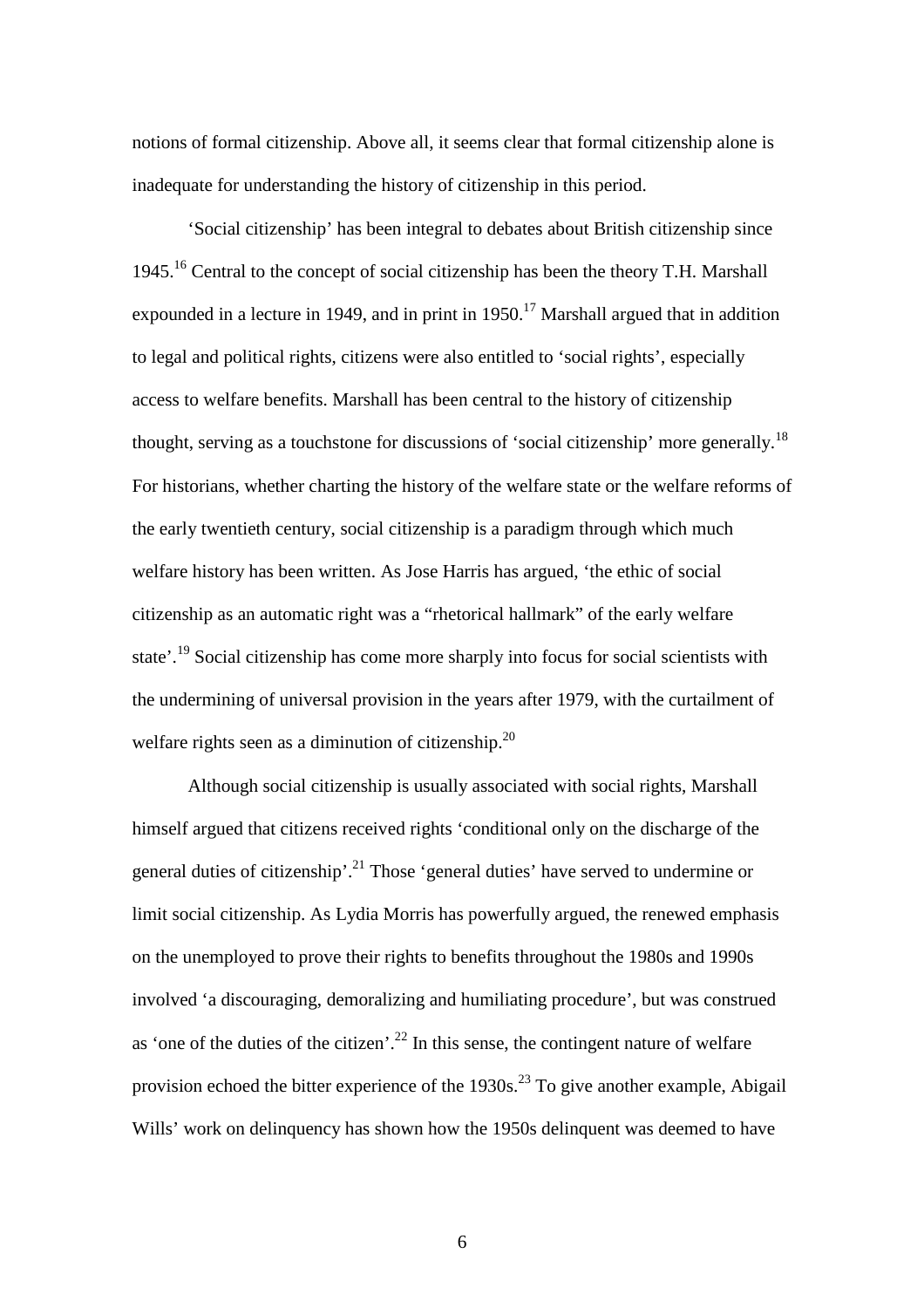'failed in his obligations to an organic community which then had the right to "cast him out" symbolically, until he fulfilled the requirements that allowed him to return'.<sup>24</sup> Obligation was at the heart of William Beveridge's social thought, $^{25}$  and although his more contractarian, voluntarist vision of social insurance was rejected in favour of a more 'rights' based approach by the Attlee Government,<sup>26</sup> it is clear that while the status of social citizenship might officially be enshrined by law, it is always reliant to some extent on dynamic and changeable citizenship practice. So in order to understand social citizenship historically, we must go beyond the legal framework of welfare rights, and focus on changing practices and assumptions that determined whether citizens could actually access their rights.

The second focus of academic work on 'formal citizenship' has been immigration and race.<sup>27</sup> Some of the most vibrant and vital work on the issue of citizenship has tackled how non-white people in Britain and the Empire were included or excluded as 'British' citizens in the legal sense through the implementation of a range of legislation from the 1948 British Nationality Act to the 1981 Act which shared the same name, although not the same aims. Such work is crucial for understanding the impact of legislation on citizenship, as political imperatives could serve to strip rights away from groups of citizens.<sup>28</sup> The key piece of legislation in this context was the Commonwealth Immigration Act of 1962, which reduced the right of entry to the United Kingdom of those granted legal citizenship by the 1948 Act. There is broad historiographical consensus that underpinning the restrictions to entry in the 1962 Act was the belief that 'colonial' citizens, guaranteed formal citizenship and concomitant rights of access to Britain in 1948, did not really 'belong', or were not 'really British'. There is disagreement as to why this belief existed. Kathleen Paul has argued that the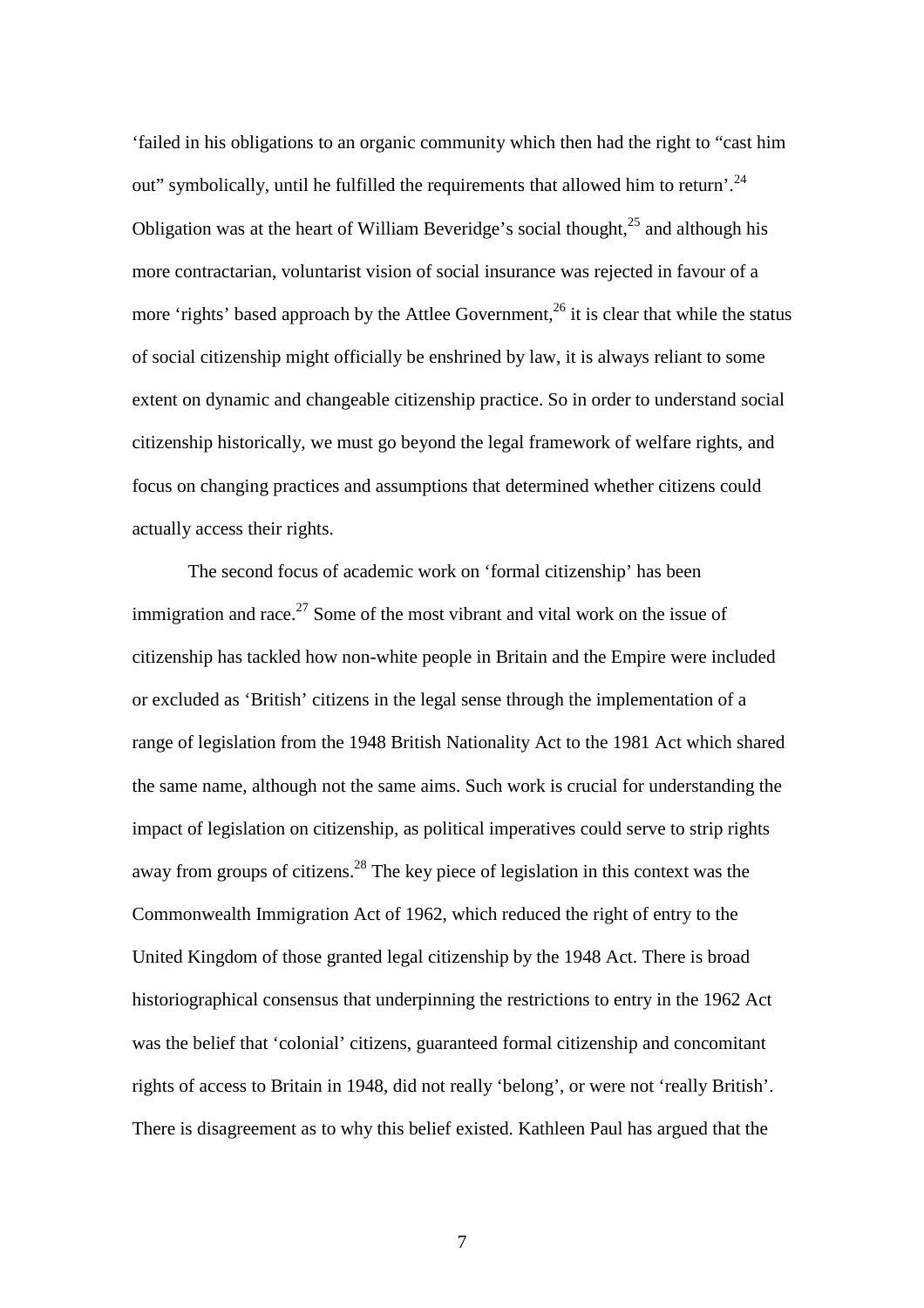government's own rhetoric, inspired by a racist desire to limit immigration, sparked popular racism.<sup>29</sup> Chris Waters' classic article argued for deeper-seated cultural attitudes based on racial difference.<sup>30</sup> Work by James Hampshire and Raieko Karatani focuses closely on the Acts themselves as the pillars of formal citizenship.<sup>31</sup> However, once the *causes* of the Acts are examined, a more fluid conception of citizenship emerges, illustrating that although non-white people may have had the *status* of formal citizens, they were not treated as such, politically or socially.

This difference between the status and practice of citizenship is of crucial importance. Hampshire spends much of his book discussing the differences between 'belonging' and 'non-belonging' citizens, but argues that citizenship was 'a legal status not a substantive ideal' and rejects the idea that 'citizenship simply *is* full membership of a community, which entails a full sense of belonging by self and others'.<sup>32</sup> This narrow definition of citizenship does not correlate to how 'citizen' and 'citizenship' were used, understood and experienced in postwar Britain, nor does it reflect the importance of citizenship practice. It is clear that many white people did not consider Black people to be citizens of equal status in this period.<sup>33</sup> The rise of Powellism in the late 1960s and early 1970s illustrated that such attitudes towards non-white people were widespread, underpinned by assumptions about whiteness, belonging, order and disorder, and a basic sense of who 'deserved' to have access to the nation's resources.<sup>34</sup> Such attitudes resulted in direct discrimination throughout the postwar period, restricting access to the basic necessities of life such as housing and employment. This discrimination was actively resisted by Black Britons who articulated their own sense of citizenship in opposition to anti-Black racism, challenging the state, in Kennetta Perry's words, 'to acknowledge and guarantee their rights as British citizens'.<sup>35</sup> The history of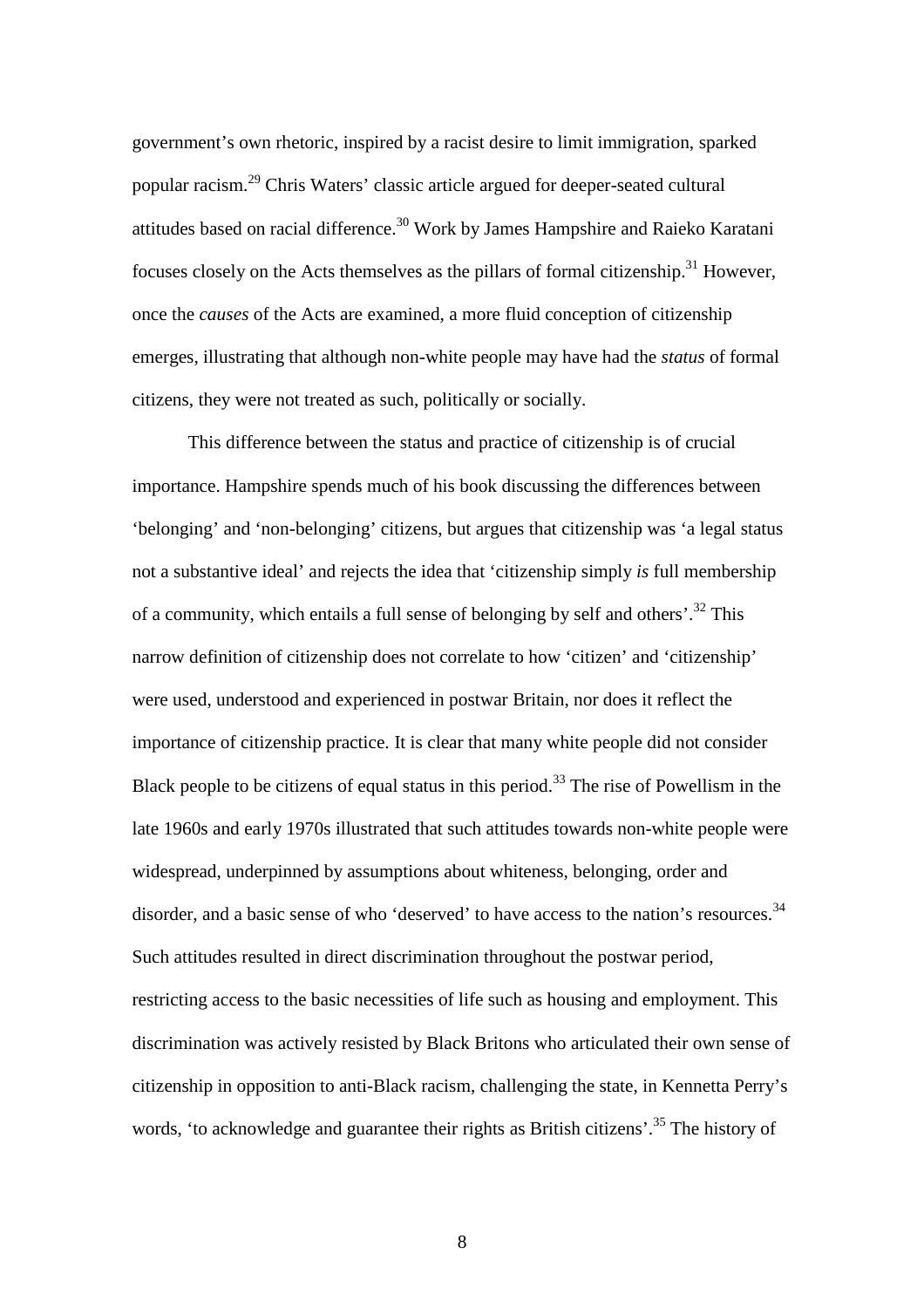racial discrimination, and the fight against it, highlights that formal citizenship – the possession of a British passport and political rights – did not in itself define what citizenship was or who was a citizen in postwar Britain.

The complex relationship between 'formal' citizenship and the ability to practise citizenship is also visible in the history of Northern Ireland. The actions of both the Stormont Government and local authorities throughout the province in the fields of local political representation and above all in housing amounted to a denial of citizenship to large parts of the Catholic population in the postwar period, whatever the formal status of individuals. As Richard Bourke has described, Harold Wilson was fully aware of the problems faced by Northern Irish Catholics before the election of the 1964 Labour Government, although he proved relatively powerless to deliver change.<sup>36</sup> Eradicating such basic injustices in a peaceful way was the key aim of the Civil Rights Association, formed in 1967, one of a number of initiatives to 'normalize' politics and civil society in Northern Ireland.<sup>37</sup>

Both social citizenship and the racialized or sectarian nature of citizenship practice demonstrate the difficulty in keeping citizenship within narrow legal boundaries. Whatever the legal status was, it rested on practices which were constantly changing and historically specific. As Michael Freeden puts it: 'citizenship was not just a recognition of one's formal standing in the community…. It was also the expression of an active, demand-generating, and socially constructive populace, embodying a dynamic cluster of social interactions within the domain of both state and civil society'.<sup>38</sup> Narrow definitions of citizenship as a legal status miss this dynamic remaking of citizenship, providing a partial picture of what it means and neglecting both individuals' understanding of themselves and others as citizens, and political, social and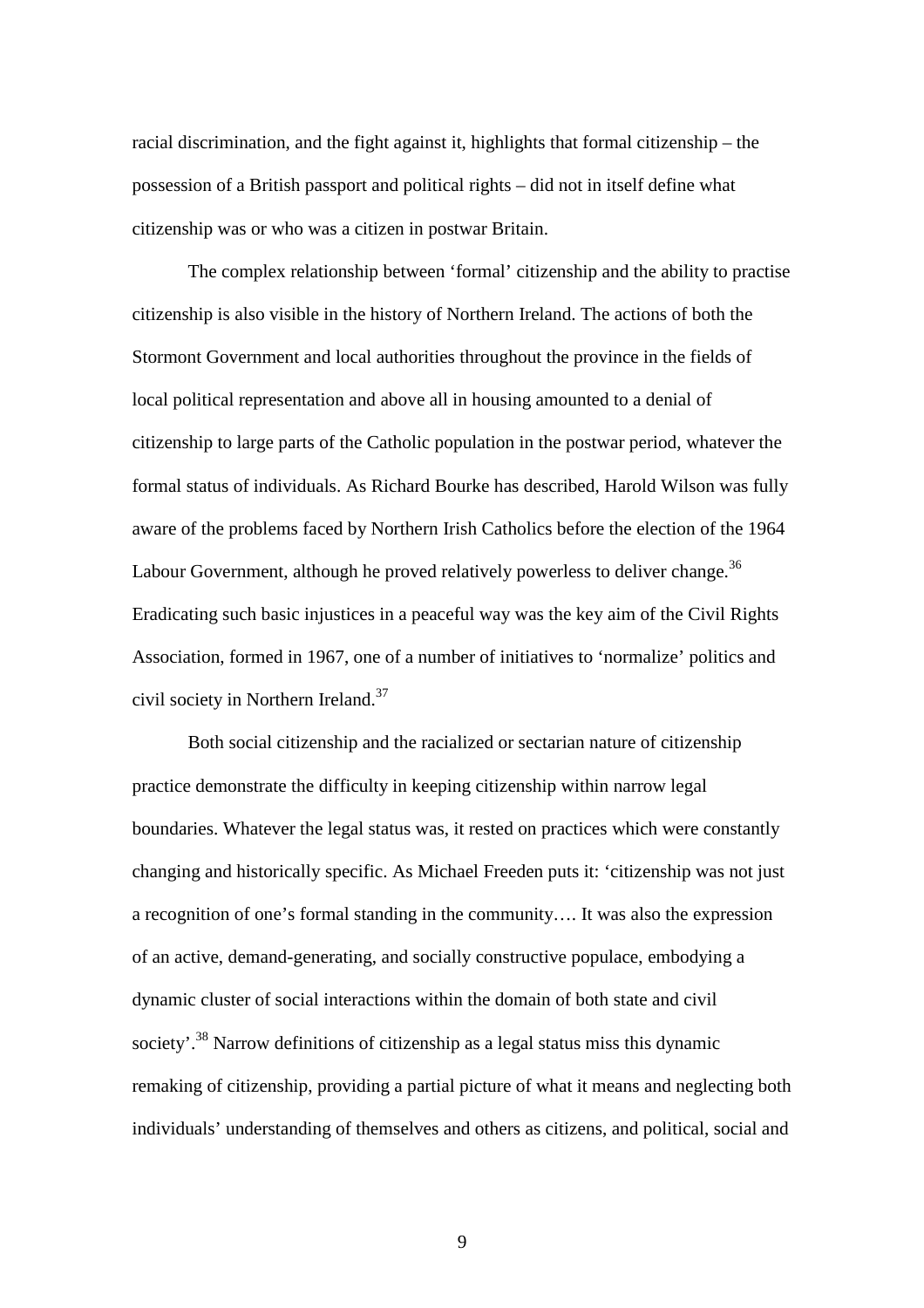cultural assumptions about the role of citizens and how they should behave. In order to successfully historicize citizenship, we need to tackle the issues raised by formal citizenship relating to obligations, the relationship between formal citizenship and the 'demand-generating' populace, and how this relationship changed over time.

II

The second register of citizenship used by historians, focusing on citizenship as a wider process of inclusion and exclusion in a 'national community', addresses some of these issues raised by formal citizenship. Citizenship on the formal level, as we have seen, necessitated an understanding, or at least an assumption, about who 'belonged' or who 'deserved' to be included within any regime of citizenship rights. Historians who have understood citizenship as a much broader category of inclusion and exclusion can be said to be searching for the cultural underpinnings of these understandings or assumptions of belonging. In defining citizens as those belonging to a national community, exclusion is as much a category of analysis as inclusion. Historians have long seen 'national identity' as being defined against the values and characteristics of those 'others' outside the nation.<sup>39</sup> Citizenship has been seen as defined in a similar way: created positively in terms of the values possessed by citizens, but also negatively in terms of certain characteristics, values and behaviour not possessed.<sup>40</sup> Possession of supposedly 'negative' qualities, or even the lack of certain supposedly 'positive' qualities, can lead to stigmatization as a 'bad citizen', and exclusion from the constructed national community of citizens.

The idea that citizenship resides in a 'national community' was a central feature of T.H. Marshall's theory,<sup>41</sup> but one open to the criticism that such a 'national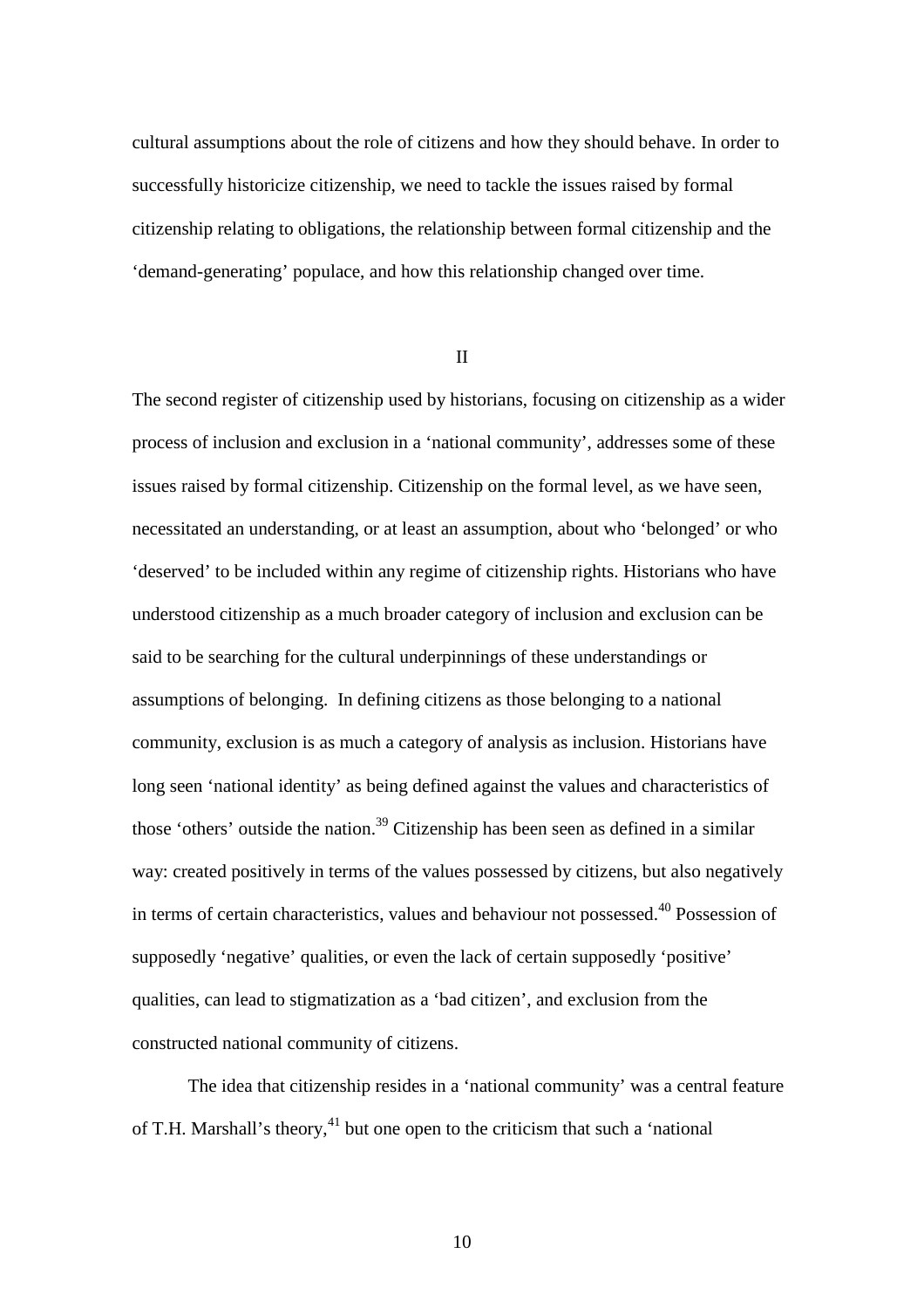community', defined by a 'shared civilization', was untenable once the nature of British society began to change through the process of mass immigration. Historians who use this broad register of citizenship can be said to be subverting Marshall's central precept: whereas he saw the national community as inclusive, some historians see it rather as something which excludes precisely because some groups and individuals are stigmatized as not belonging to the 'national community'. This view of citizenship discourse as exclusionary arises out of the approaches and techniques of cultural history, and particularly on belief in the cultural construction of identities through the play and interplay of discourse. Citizenship becomes fluid in this formation, defined and redefined in different contexts and excluding different groups at different times. Two exemplary practitioners of this approach are Nicoletta Gullace and Sonya Rose, authors respectively of books on citizenship in the First and Second World Wars. Gullace examines how the 'cultural environment created by the war reconfigured the way Britons understood the rights and obligations of citizenship', and in particular how this environment led to the changes in the suffrage enshrined in the 1918 Representation of the People Act (the enfranchisement of women over thirty, but also servicemen under twenty-one and the temporary disenfranchisement of conscientious objectors).<sup>42</sup> Similarly, Rose sees citizenship as 'a *discursive framework* explicating the judicial relationship between the people and the political community', which defines 'who does and does not belong to a particular (national) community' and therefore is 'a synonym for nationality, but one that is formally linked to the notion of rights that accrue to members, and to the obligations that citizens owe the state in return'.<sup>43</sup>

Central to Rose's argument is that during the war years 'good citizenship', seen as 'voluntary fulfilment of obligations and willingness to contribute to the welfare of the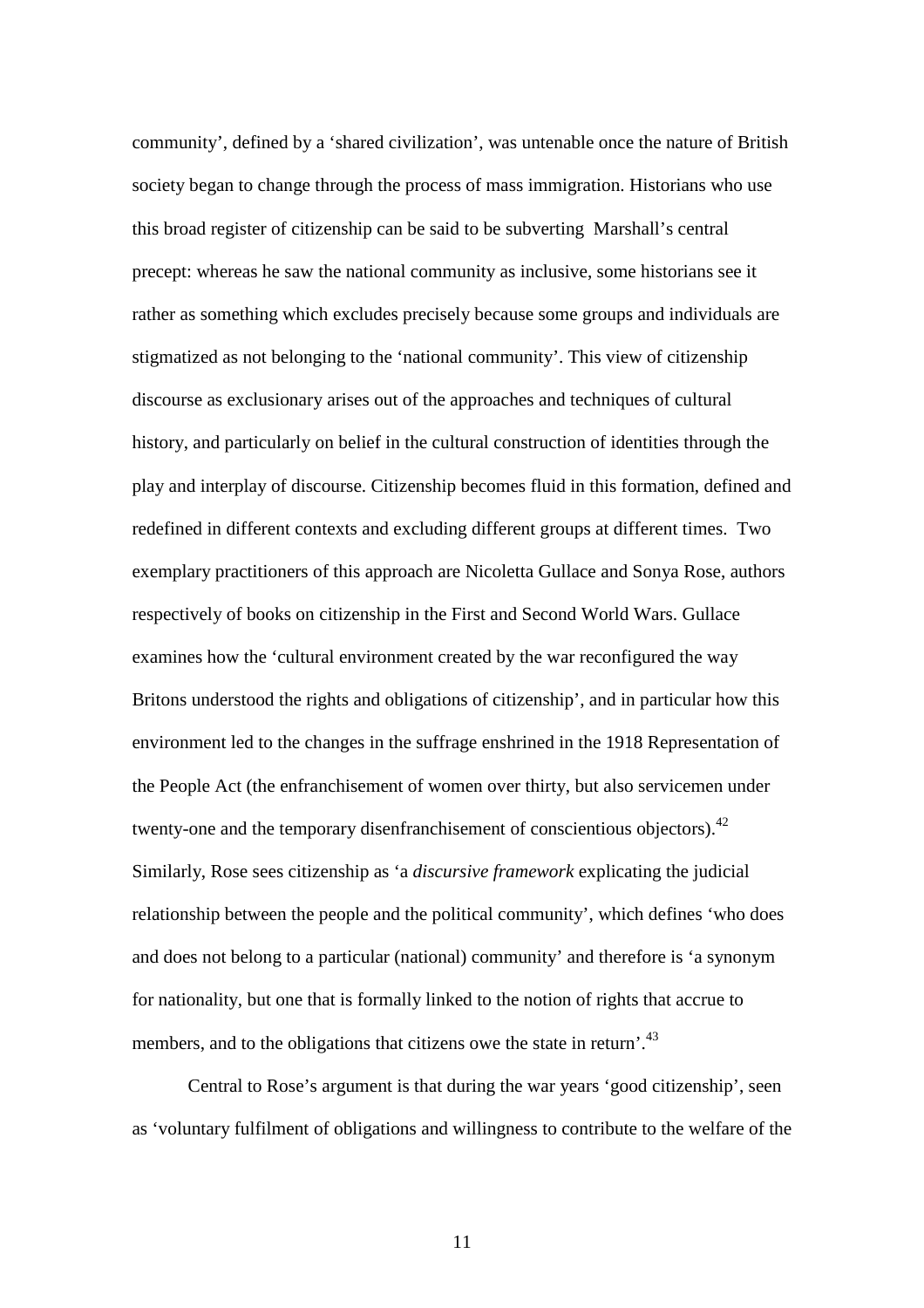community',<sup>44</sup> became elevated through political rhetoric and propaganda to the point where those who were not 'good citizens' were seen as failing to contribute to the war effort. Within popular culture, 'good citizenship' was promoted partly through positive stories praising heroism and self-sacrifice, but also partly through identifying and stigmatizing the behaviour of 'bad citizens'. Labelling 'bad citizens' served not only to inspire renewed 'good citizenship', but to recalibrate perceived 'normal' behaviour as the everyday actions of good citizens.<sup>45</sup> This is a productive way of thinking about how citizenship is constructed, as is Rose's insistence on the importance of moral discourse in the labelling of bad citizens, which highlights the key difference between citizenshipas-belonging and national identity.<sup>46</sup> Although closely linked, citizenship in this register is different from national identity because it is as much about people being excluded for their perceived behaviour as it is their 'ethnic' or 'national' characteristics.

After 1945, it is clear that citizenship was indeed considered by many to consist of 'belonging' to a national community from which certain people or communities were excluded.<sup>47</sup> Here we can return to James Hampshire's rejection of T.H. Marshall's idea of the national community as a definition of citizenship. His own work lucidly shows how non-white immigrants were considered as 'not belonging', with important consequences for those communities and individuals.<sup>48</sup> Likewise, Kathleen Paul has argued that in the age of mass immigration 'formal definitions of citizenship increasingly have had less influence than racialized images of national identity'.<sup>49</sup> Whatever the legal status of non-white people in Britain during the 1960s and 1970s, the racism many experienced was underpinned by a widespread assumption among the white population that Black Britons were not 'in' the national community, making a mockery of the argument that they held citizenship in the fullest sense of the word.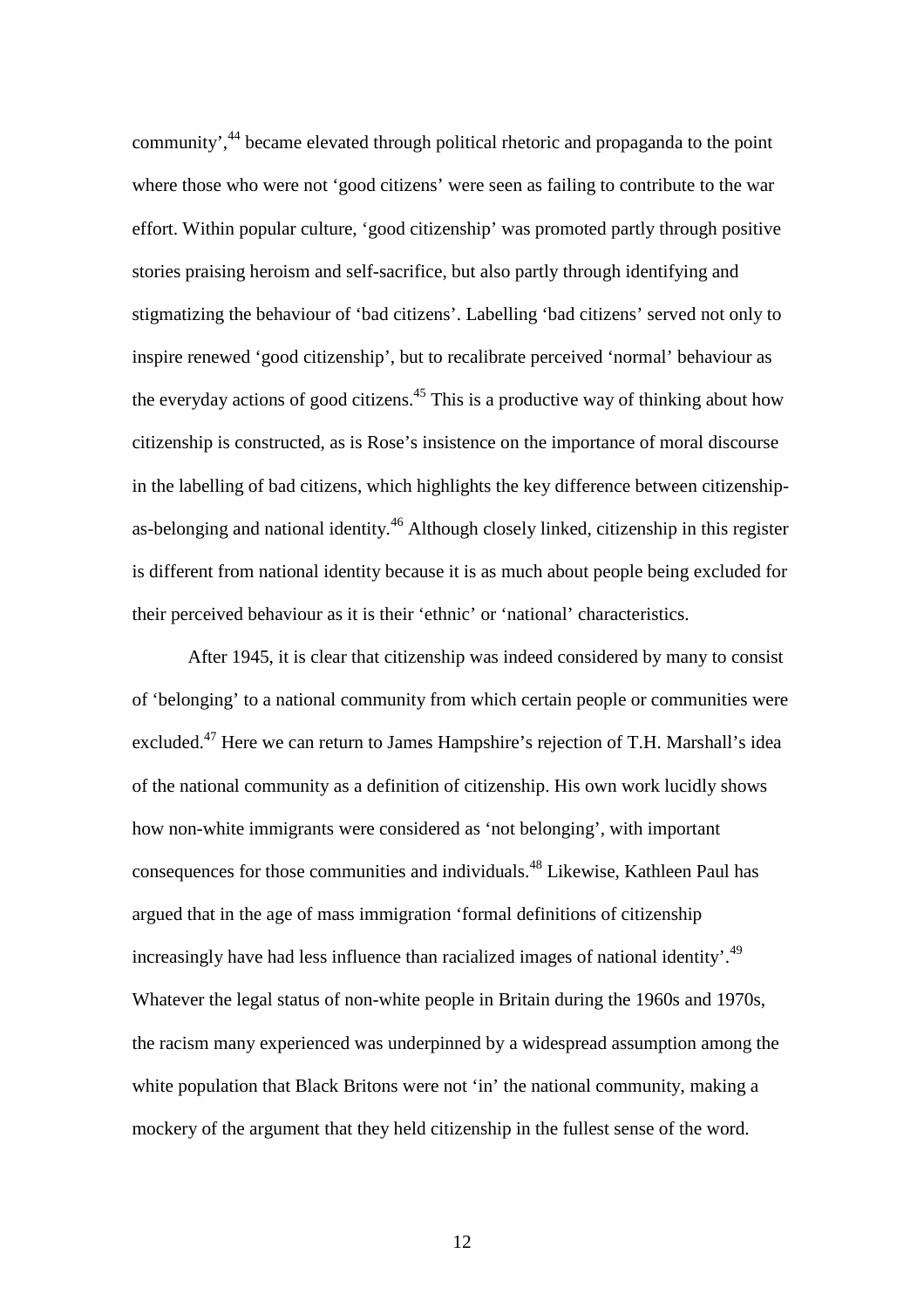Again, in their attempt to counteract racist discourses which sought to exclude them from a racialized national community, Black British activists articulated a vision of citizenship which explicitly linked belonging and citizenship.<sup>50</sup> In short, people understood citizenship broadly, and as a category which achieved meaning through the inclusion of some and the exclusion of others.

Exclusion was central to the discursive framework of citizenship, but it had important consequences beyond discourse. Although people excluded in this way still formally had the same rights as anyone else, attacks on 'belonging' did have direct consequences, as the history of racism in Britain shows. Likewise, changing assumptions about the nature of rights and obligations underpinned 'real' assaults on rights. Once we accept that duties and obligations change over time, and that state policy is not created in a vacuum but is rooted in these changing cultural assumptions, the question of how exclusion occurs becomes central to how we historicize citizenship. For Rose, the key to inclusion and exclusion was how 'ordinary people' made sense of, and operated within, the Gramscian 'hegemonic discourse' of citizenship which permeated popular culture during the war.<sup>51</sup> In particular, her argument rests on examining citizenship as a form of subjectivity.<sup>52</sup> Michael Roper has taken issue with such ambitious claims about subjectivity and citizenship, claiming that in arguing for 'citizenship as a subjectivity', Rose and Canning 'collapse distinctions which are surely important to maintain between actual citizens, and the laws, rhetorics and practices to which those citizens are subject'.<sup>53</sup> The relationship between citizenship discourse and experience is immensely important, but historians must emphasize agency as well as the 'governmental' nature of citizenship.<sup>54</sup> We must bear in mind that historical citizens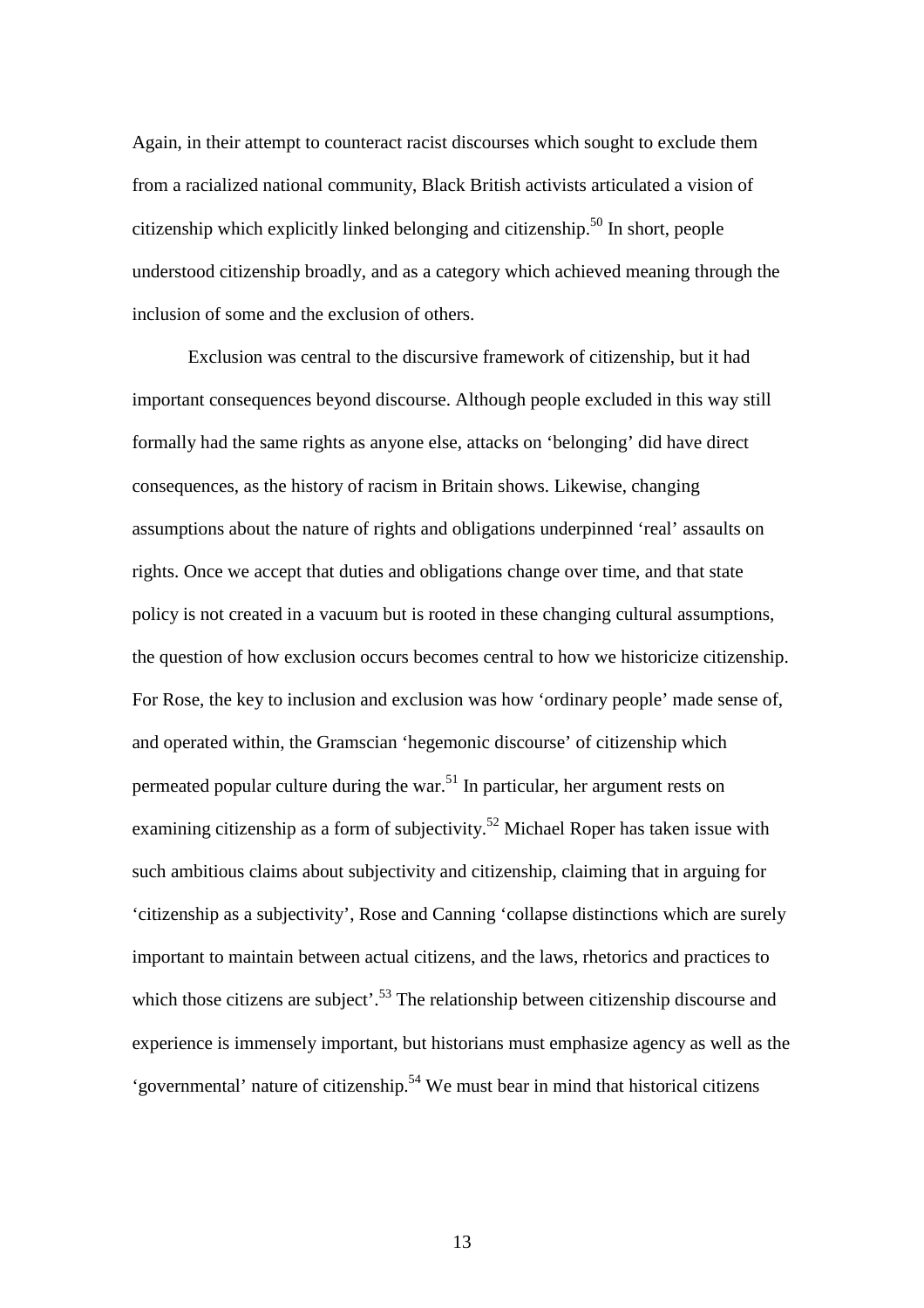were not blank subjects acting out linguistic codes, but were engaged in establishing *different* modes of citizenship within the discursive structures around them.

To fully understand citizenship within the context of postwar Britain we need to comprehend how it was constructed and circulated within popular culture. Individuals were affected by a citizenship discourse which could be subject to intense government intervention,<sup>55</sup> but we also need to answer the question of *how* apparently 'bad' citizens understood citizenship or their own place within the supposedly 'hegemonic' narrative.<sup>56</sup> For example, cold war tensions led to the stigmatizing of Communists in Britain as archetypal bad citizens, attacked throughout society, from the civil service to the trade unions, and even the Boy Scout movement, as inherently disloyal and dangerous.<sup>57</sup> Yet Communists themselves not only rejected the attempts to portray them as such, but also understood their own political activity as a radical form of citizenship – one devoted to the building of socialism in Britain.<sup>58</sup>

The gap between labelling and the experience and agency of people labelled seems difficult to bridge: certainly we need to bear in mind that citizens, as individuals or in groups, practised citizenship in their own way, within or indeed against existing cultural scripts, and in doing so could contribute to wider rhetorics and perhaps even laws. Any analysis of citizenship must be rooted in experience and social relationships. Discourse is clearly important, but we need to understand its relationship with experience and agency as a two-way street. We need to probe processes of inclusion and exclusion further, and this can only be done by researching how ideas and experiences of citizenship shaped people's lives, whether directly or indirectly. This is not the same as understanding people's 'subjectivities', although it does involve accessing individual reactions to and understandings of citizenship. This not a minor issue. The emphasis on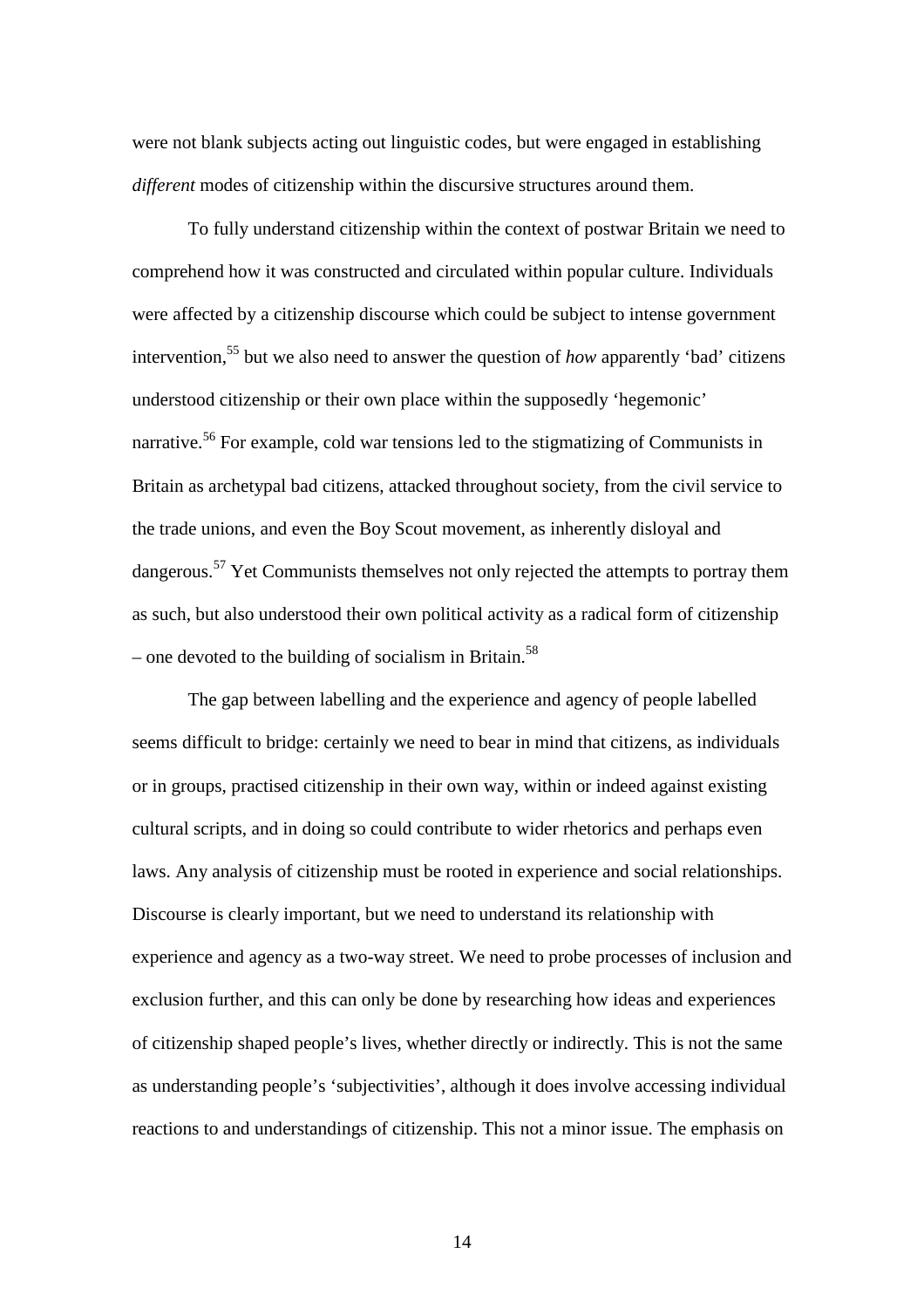subjectivities suggests historians can discover what people *really* felt or thought about an issue. Searching for people's interactions with citizenship ideas, and how they practised citizenship, relies on something more knowable – how people articulated citizenship and practised it in relation to the state and their fellow citizens. Once we can grasp this, we can map the relationships between discourse and experience, the processes by which people were included in or excluded from the 'national community', and the ways they claimed their own, different relations to it.

## III

The third and final register is the emphasis on the differential quality of citizenship, and in particular what is often called 'active' or 'good' citizenship. Active citizenship is a traditional way of understanding citizenship (the 'republican' model). It is argued that active citizenship improves society and political discourse, and is of enormous benefit for both the individual and the wider polity and society.<sup>59</sup> As such it is opposed to 'passive' citizenship, the enjoyment of citizenship rights without undertaking the work of citizenship.<sup>60</sup> The 'active' and 'passive' divide in citizenship has deep roots within British social discourse,<sup>61</sup> but has been increasingly politicized by both left and right since the 1980s, with the promotion of active citizenship a rhetorical marker for every government since Thatcher's.<sup>62</sup> It also the central plank of 'Citizenship Studies', a subject taught to schoolchildren in the United Kingdom.<sup>63</sup> Historical attention, however, has so far focused on the extent to which such active citizenship existed, and how it was promoted. It has, to date, been less concerned with how it was experienced and the wider consequences of promoting a differentiated conception of citizenship.<sup>64</sup> One reason for this is the fact that much of the writing on this topic is less concerned with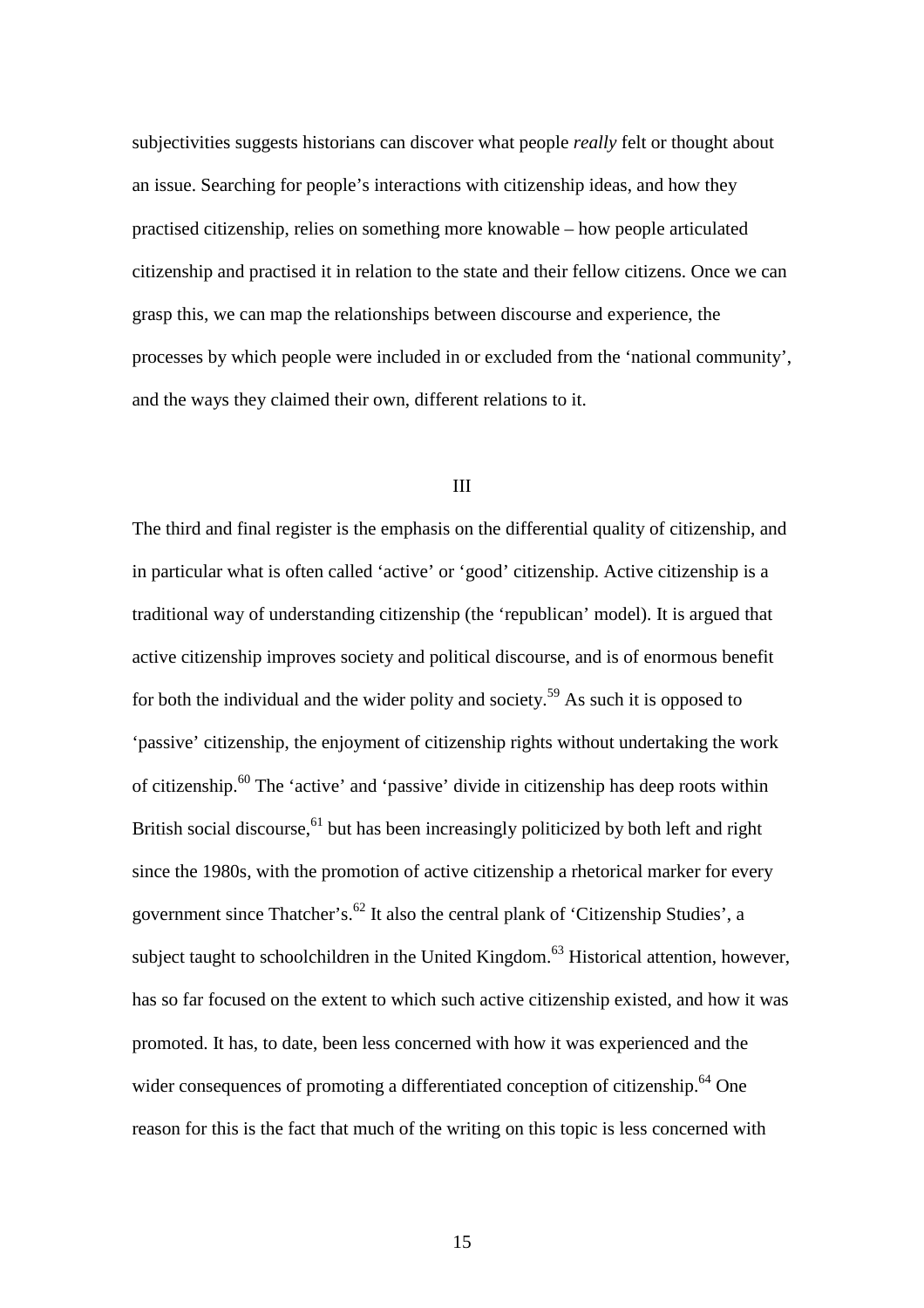the history of citizenship *per se* than with voluntary action. As volunteers are by nature 'active', it is unsurprising that the literature has more to say on 'active' citizenship than its supposed alternative, 'passive' citizenship.

This is not to criticize such scholarship, which has gone a long way to correct long-held assumptions about the decline of participation, the paucity of voluntarism, and the basic aims and thought of many of the pioneers of the welfare state. Geoffrey Finlayson's pioneering work detailed the persistence of the voluntary sector in providing welfare services within the context of the postwar welfare state, dismissing lazy arguments that state welfare had strangled voluntary action.<sup>65</sup> Further research has emphasized the vibrancy of a range of organizations throughout the postwar period, and a general picture has emerged from such detailed research of a voluntary or NGO sector acting, not only in opposition to the state, but as part of a mixed welfare economy.<sup>66</sup> These groups, recruiting active citizens to run and support them, were also interested in educating or training 'good' citizens as part of a wider desire to transform society. $67$ Often, such activities were explicit attempts to improve or defend the citizenship rights of certain people. Peter Shapely has argued that the emergence of local tenants' groups in the 1960s was directly linked to an assumption of increased rights in the period of the welfare state.<sup>68</sup> Organizations like Gingerbread or One Parent Families, on the other hand, fought the attempted stigmatization of single mothers as 'archetypal welfare scroungers' in the 1980s and 1990s. $^{69}$  As the introduction to a recent edited collection put it, far from retreating from some sort of 'golden age' the voluntary sector 'constantly reinvented and redefined itself in response to social and political change' throughout the postwar period.<sup>70</sup>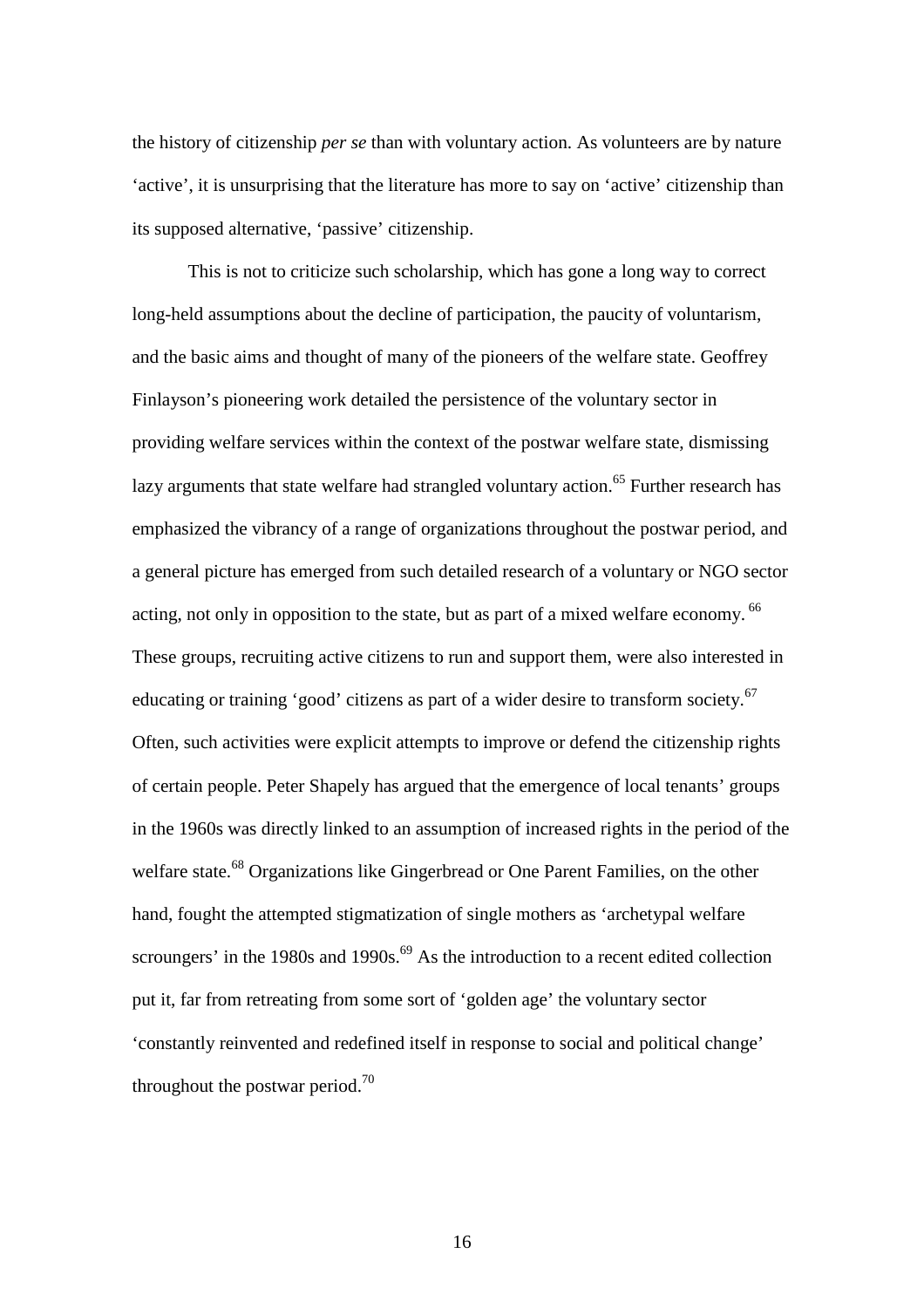In terms of citizenship, however, this emphasis on voluntary action raises a crucial issue concerning the perceived worth of volunteering, active citizens: namely, are they 'better' citizens than the 'passive' ones who do not volunteer? Recent scholarship has decisively shown that such an assumption was prevalent throughout social thought after 1945. For example, there has been a new emphasis placed on the role of voluntarism in the thought of William Beveridge, who firmly believed that it improved both society and the individual, perhaps unsurprisingly given his training in social investigation during the early part of the century.<sup>71</sup> In essence, the tenor of this work reflects the fact that for many in the postwar period and before, citizenship was understood as the practice of participation, altruism, and of course voluntarism, and a key social aim was to enhance citizenship in this sense throughout the country at large.<sup>72</sup>

The desire to increase 'good' citizenship was partly driven by a general tendency to assume that the British public was increasingly apathetic after 1945, to the detriment of the overall quality of political life. David Marquand's trenchant *Decline of the public* argued that the public's ability and willingness to participate in politics has declined from a mid-century heyday.,<sup>73</sup> Likewise, the landmark, but controversial, co-written book *England arise!* argued that the Attlee Government's attempt to 'transform people from private individuals into active citizens' was stymied by the mass apathy of the population, most of whom 'remained preoccupied with their private spheres and rejected institutions to make them community-spirited'.<sup>74</sup> More recently, the increase in research on 'political culture' has led to a rethinking of what is meant by political participation. Lawrence Black has argued that political culture became more dispersed in the late 1950s and early 1960s, with the 'decline' of traditional party-based political activity compensated by alternative forms of political engagement.<sup>75</sup> A related argument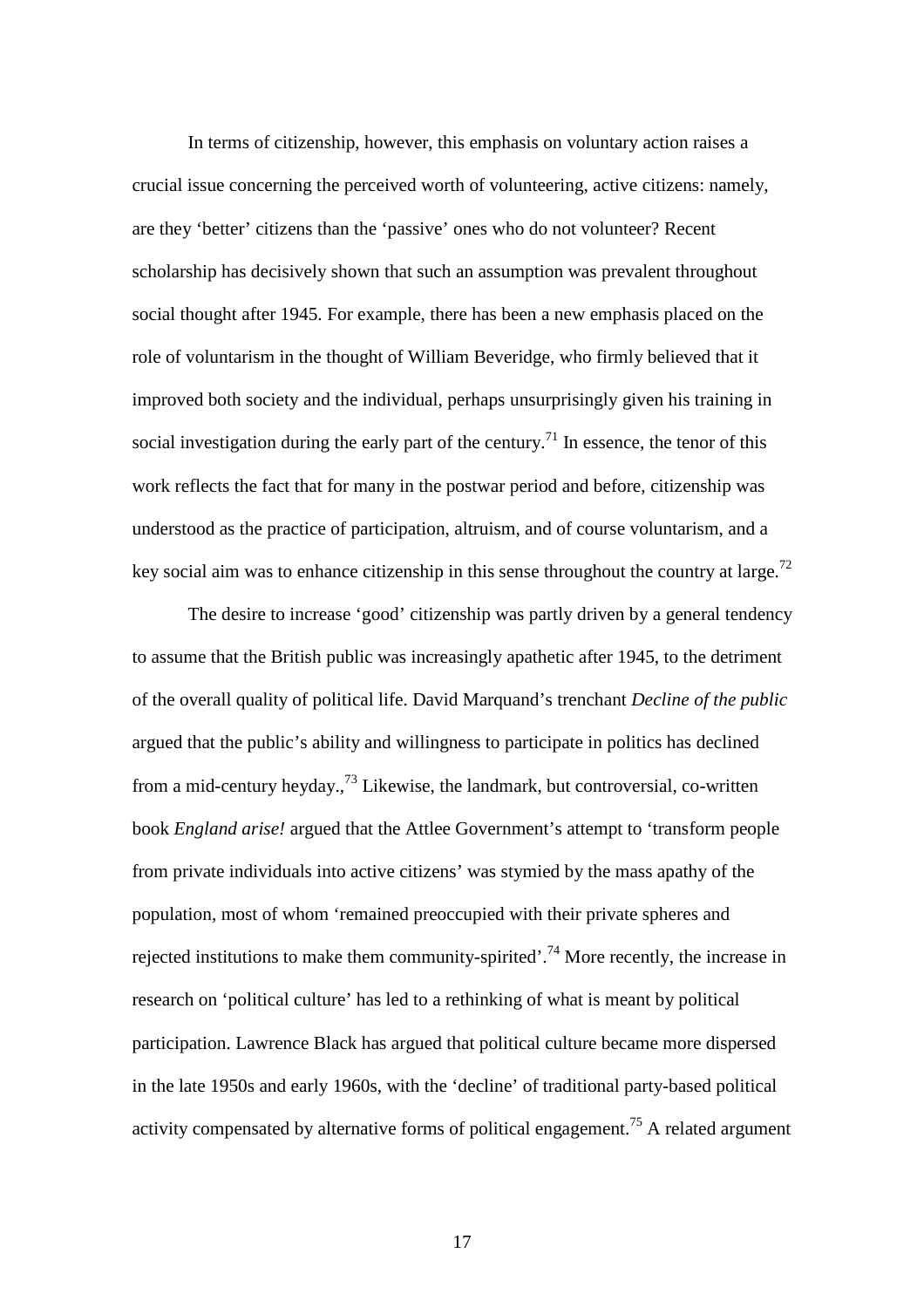is cogently made by Matthew Hilton, that the rise of NGOs and the struggles of traditional political parties amounted to a transformation of the political after 1945, *not*  a decline in political participation through 'opting-out'.<sup>76</sup>

Two major interlinked questions are often left unanswered by this emphasis on the differentiated quality of citizenship. The first is the whole question of agency. How did people interact with, and influence, citizenship? The second is to do with apparently 'passive' citizens. There is an often unwritten elision between 'active' citizenship and 'good' citizenship, based on the assumption that 'active' citizens are 'better' than 'passive' ones, with 'passive' citizens crowded out of the historical record. Agency is crucial to active citizenship: it is, after all, a theory based on individual and collective participation. It is also often presented in socially progressive terms, but the agency of 'active' citizens can also be aimed at resisting social change, whether through entrenching the privilege of those with economic or social power within organizations, $<sup>77</sup>$ </sup> or through a large range of socially conservative groups which are as a much a part of the voluntary sector as so-called 'new social movements'.<sup>78</sup> The issue of passivity is closely linked to the question of agency. Ruth Lister argued that acting as a citizen 'involves fulfilling the full potential of the status', but those 'who do not fulfil that potential do not cease to be citizens; moreover, in practice participation tends to be more of a continuum than an all or nothing affair and people might participate more or less at different points on the life-course'.<sup>79</sup> What about those who do not participate? Lister and other theorists have been primarily interested in non-participation in terms of exclusion, of the inability to participate. The class basis of voluntarism, and the exclusionary nature of the whole ethos of 'good citizenship', is curiously neglected by historians.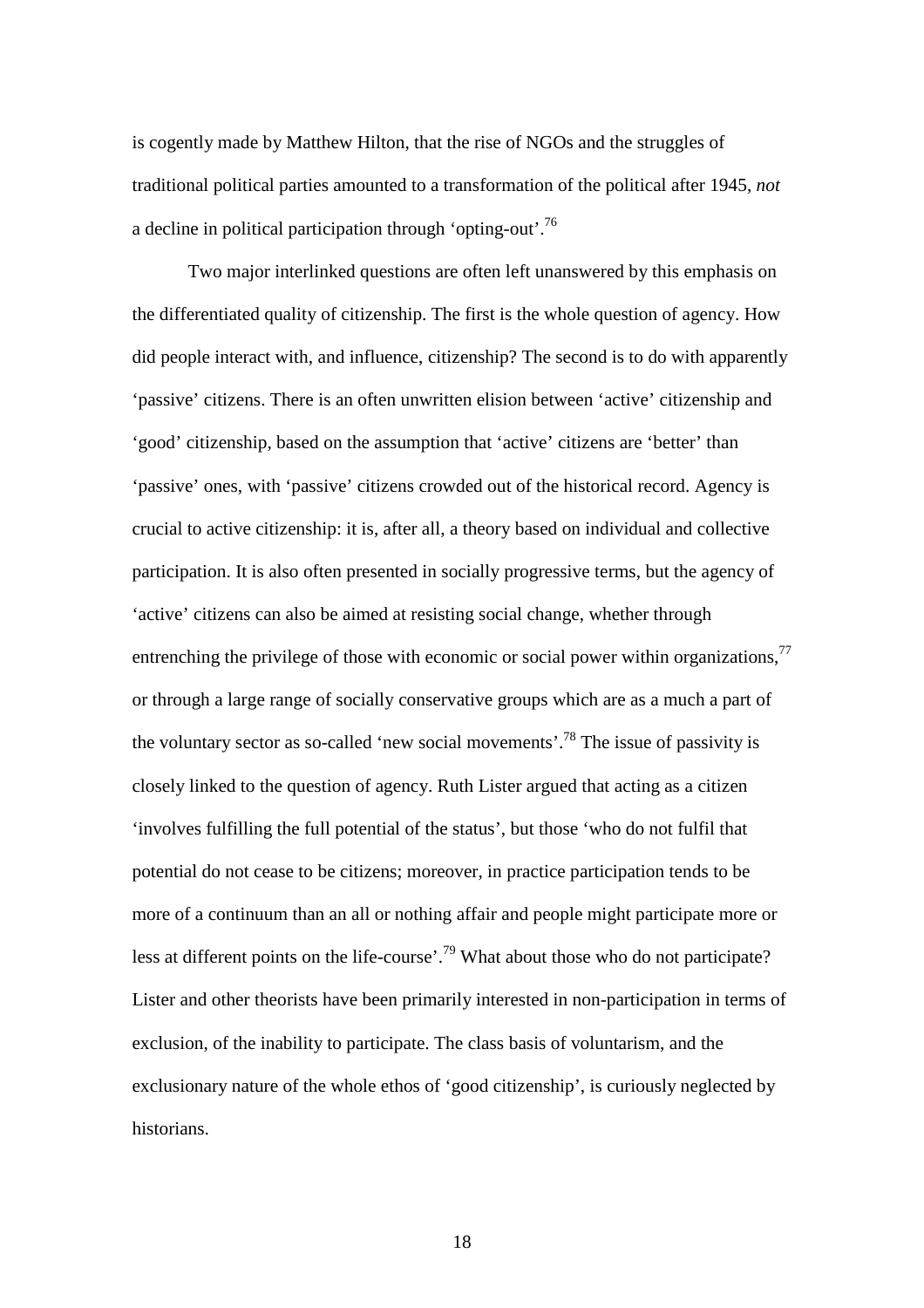Passivity is usually viewed as a negative quality, seen to have increased with affluence and the growth of more home-based and family-oriented modes of leisure. However, it could be argued that this view of 'passivity' adheres to a contractarian concept of citizenship. Individuals who fulfilled what could be considered to be their social roles and basic legal responsibilities – as mothers, workers, consumers, tax payers, and law-abiders – could be said to be 'good citizens' despite their lack of 'activism'. It is certainly doubtful that they would have considered themselves to be anything less. Not enough is known about ideas of citizenship at the level of how ordinary people understood their own obligations to state and society, of what citizenship meant at the level of the family. Certainly there were fears within the political class about the passivity of consumers, $80$  and activism in this area often concentrated on educating such passive citizens, but the history of consumer groups shows how citizenship discourse could, and did, reach into the home.<sup>81</sup> Understanding the citizenship of the apparently passive, however, remains an important, although complex, task. Analyses of differentiated citizenship naturally equated 'active' citizens with 'good' citizens, with the obvious value judgement that those who were less 'active' somehow failed in some way. By understanding apparent 'passivity' in terms of agency, of people's understanding and choices about citizenship, we can grasp the changes to ideas of citizenship in post-1945 Britain in a more nuanced way. Doing this, and according historical respect to people's own conception of their relationship to state and society, might disrupt the tendency to criticize those who were or are less likely to participate in the sorts of activities given undue prominence within current, and historical, citizenship debates.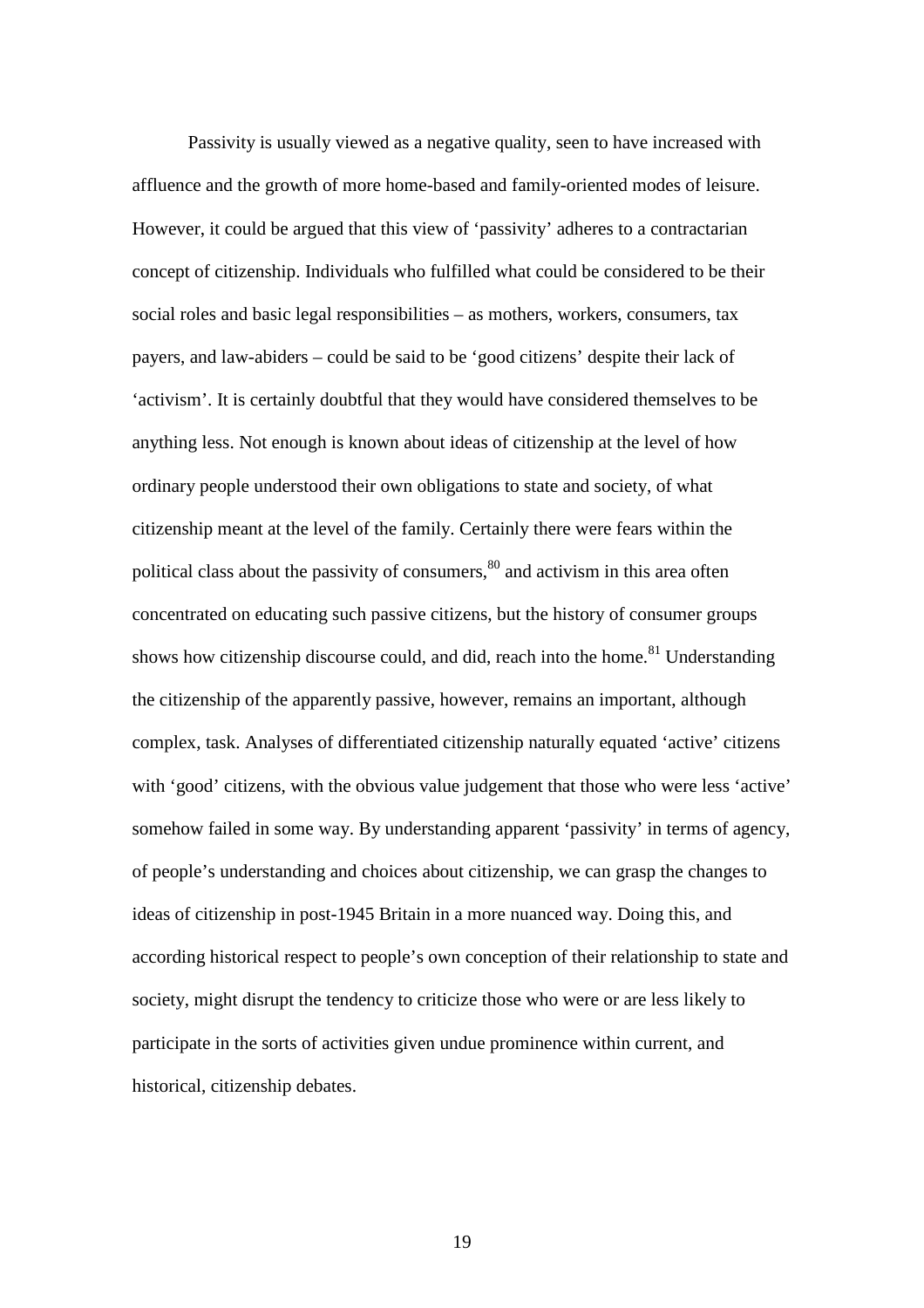None of the registers discussed above is 'incorrect'. Each seeks to answer valid questions, and to tackle aspects of citizenship which are of fundamental importance in the post-1945 British context. To fully understand citizenship in its historical context needs a synthetic approach that takes account of all three registers, understanding that they co-exist and overlap rather than compete, and that each fits into the definitional core outlined in the introduction. Using this definitional core as a starting point, however, historians can attempt to understand *how* citizenship was understood in postwar Britain, analysing how people conceptualized and articulated their understanding of their own relationship to the state and wider society, their own citizenship status and practice.

One reason for the existence of these differing registers is that competing definitions and understandings were able to jostle against each other and operate in the same space without direct conflict. For example, there was a *relative* lack of theoretical discussion of citizenship at the level of elite political culture. As Edmund Neill has stated, 'in the immediate postwar decades… in general, politicians and intellectuals largely eschewed the term'. The 'perceived unity and homogeneity of British society' after the Second World War and the existence of full employment and the welfare state combined to create a sense that the basic problems of citizenship had been dealt with.<sup>82</sup> As David Marquand put it, for many intellectuals after 1950 it was 'self-evident' that 'political rights and social citizenship were secure'.<sup>83</sup> Yet this may be explained by the fact that such intellectuals had a narrow view of what citizenship was. Beyond the bounds of the register of formal political and social rights, this period saw wide and

IV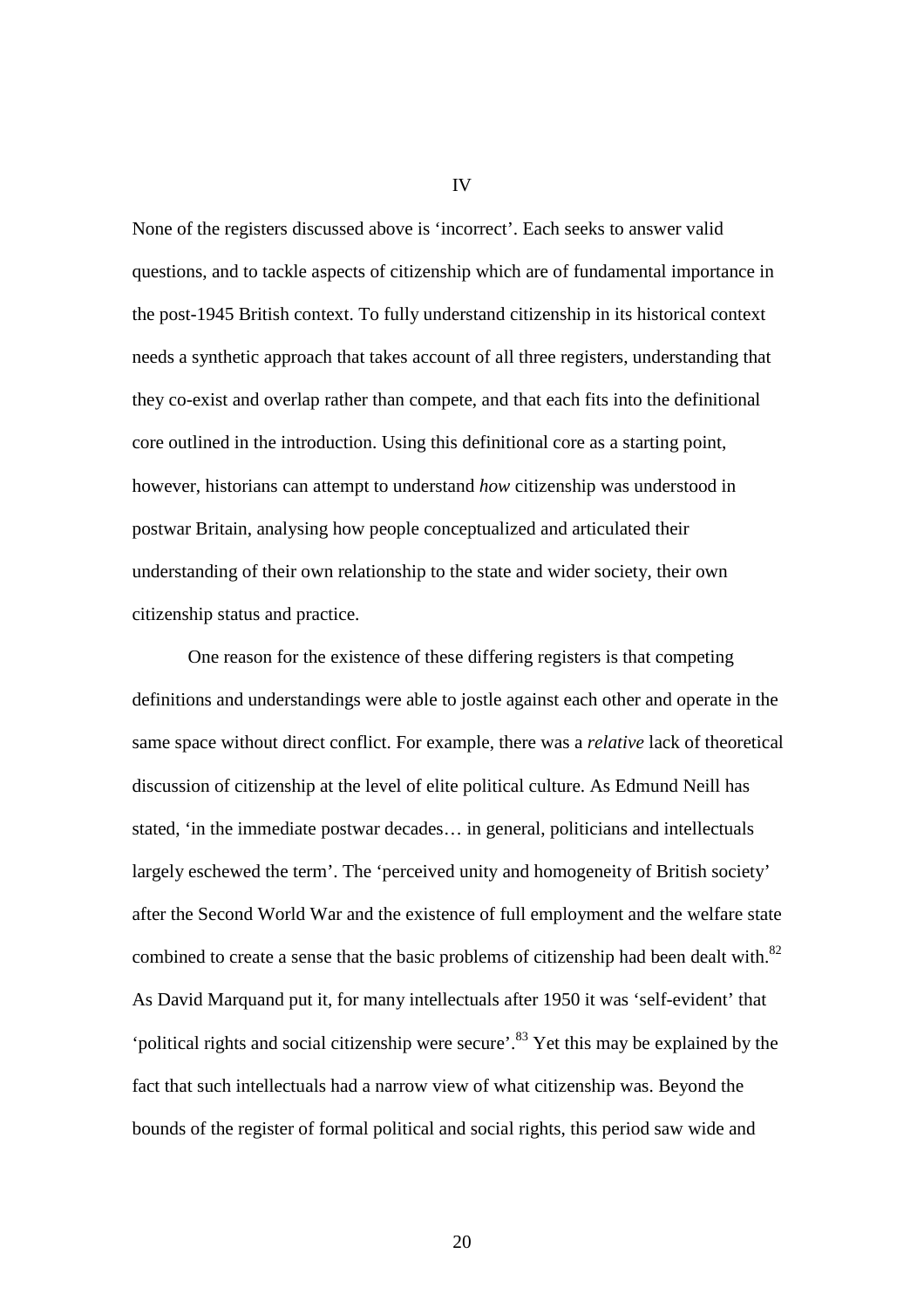varied discussion about citizenship. In addition to the already noted debates about race and voluntarism, there were discussions within the left concerning the need to improve 'political education', a synonym for the sort of engaged citizenship which was such a concern within political thought in the  $1920s$  and  $1930s$ .<sup>84</sup> Comprehensivization in secondary education was also a debate loaded with assumptions about the role of schooling in creating a politically informed and empowered citizenry, $85$  although its introduction was much more bipartisan and piecemeal than often thought.<sup>86</sup> Several historians have noted the tradition of alternative models of political citizenship articulated within the non-Labour radical left, from Raphael Samuel's discussion of the unique culture of citizenship within the Communist Party of Great Britain onwards. The New Left's earnest discussions at the end of the 1950s about the 'commitment' of intellectuals was at its heart a debate about what a 'citizen' should be.<sup>87</sup> Likewise, Celia Hughes has shown the complex ways young people on the radical left understood their citizenship as they participated in different activist groups designed to improve Britain and the wider world.<sup>88</sup>

Engagement with the formal register of citizenship was resurgent in the 1980s and 1990s, when the underpinnings of the postwar settlement (such as full employment) had been lost and social citizenship came under attack. There was an explosion of writing about the Thatcherite onslaught on the rights of citizens and the articulation of an alternative model of citizenship based on the 'Victorian' value of self-reliance. Similarly, the left wished to reinforce and renew political and social citizenship, with a particular focus on both the need for citizenship education and the awareness that British citizenship was far from the inclusive category it had been assumed to be.<sup>89</sup> The work of social theorists from the 1980s and 1990s has greatly enhanced our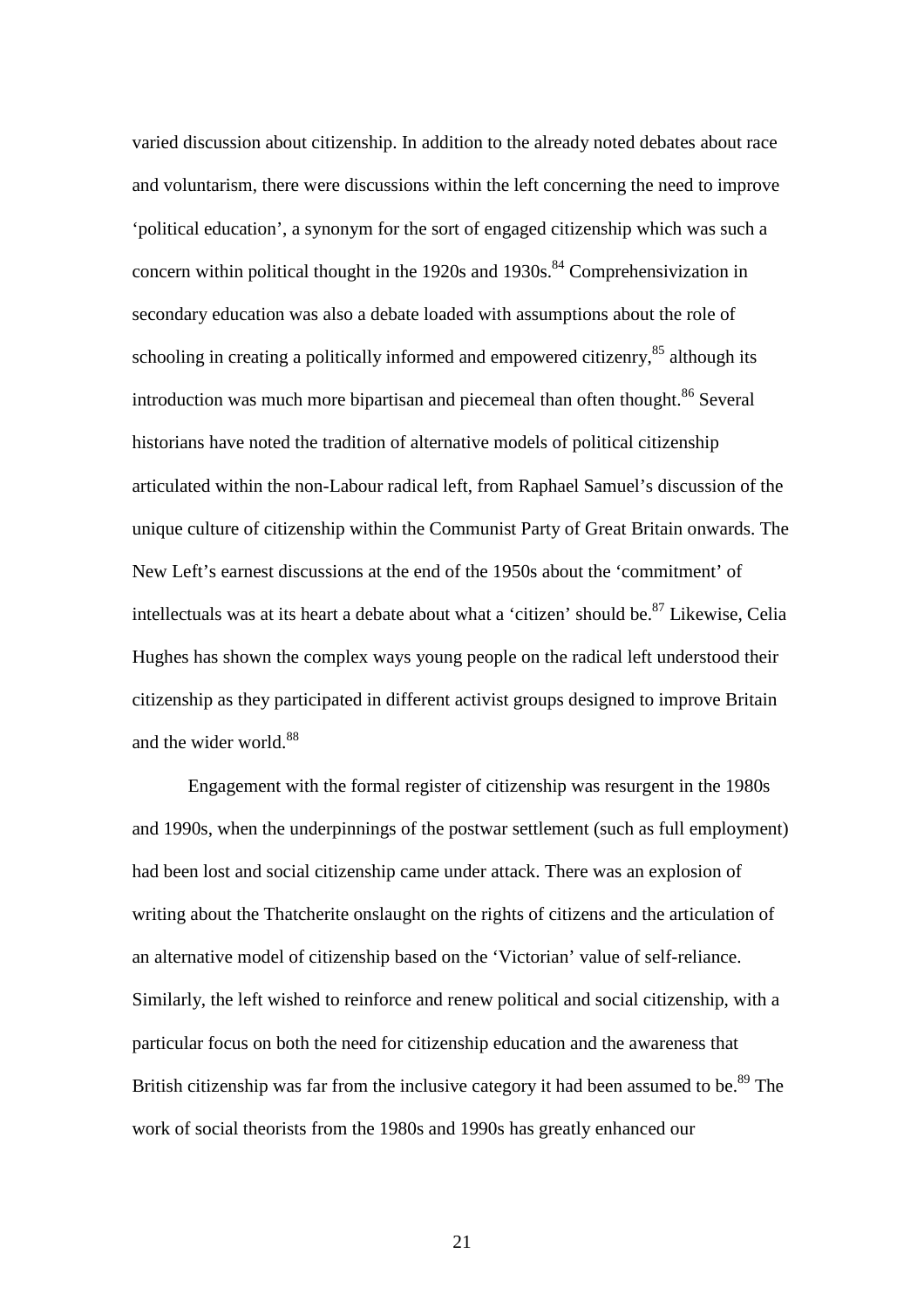understanding of how citizenship operates as both status and practice, and of how citizenship discourse operates beyond normative political theory. It has seen citizenship become defined more widely, encompassing, as Bernard Crick has put it, 'significantly different meanings' but also no "essential" or universally true meaning'.  $90$ 

Historicizing citizenship, however, requires an acceptance that it is not so much a category of analysis as a concept with historically and culturally specific meanings. As such, as the introduction to this article suggests, it requires a definitional core, one that encompasses the enormously varied uses of the term. A criticism of such an approach might be that it risks imposing a definition on the past, labelling something as 'citizenship' that was not understood as such. But tracing the history of words is not the same as understanding the history of ideas or concepts. As the three registers discussed above show, 'citizenship' was a term that signified different things for different people in postwar Britain, and is still a term which signifies different things for different historians. What these registers have in common is a shared basis in setting out the individual's relationship with the state and with others in society, whether that be in legal, social or cultural terms. As Thomas Dixon has explained, such 'concept history' needs to chart synonyms, near-synonyms, and other terms used which allow us to understand contemporary understandings of the concept. $91$ 

For citizenship to be successfully historicized in this way, close attention has to be paid to historical specificity. Citizenship clearly did not mean the same for people in 1990, say, as it did in 1945. This change can be seen across all three registers, and addressing how and why concepts of citizenship changed will allow us to tackle questions of fundamental importance in Britain's recent past, from the enormous changes enshrined in, and arising from, the postwar political settlement, to the complex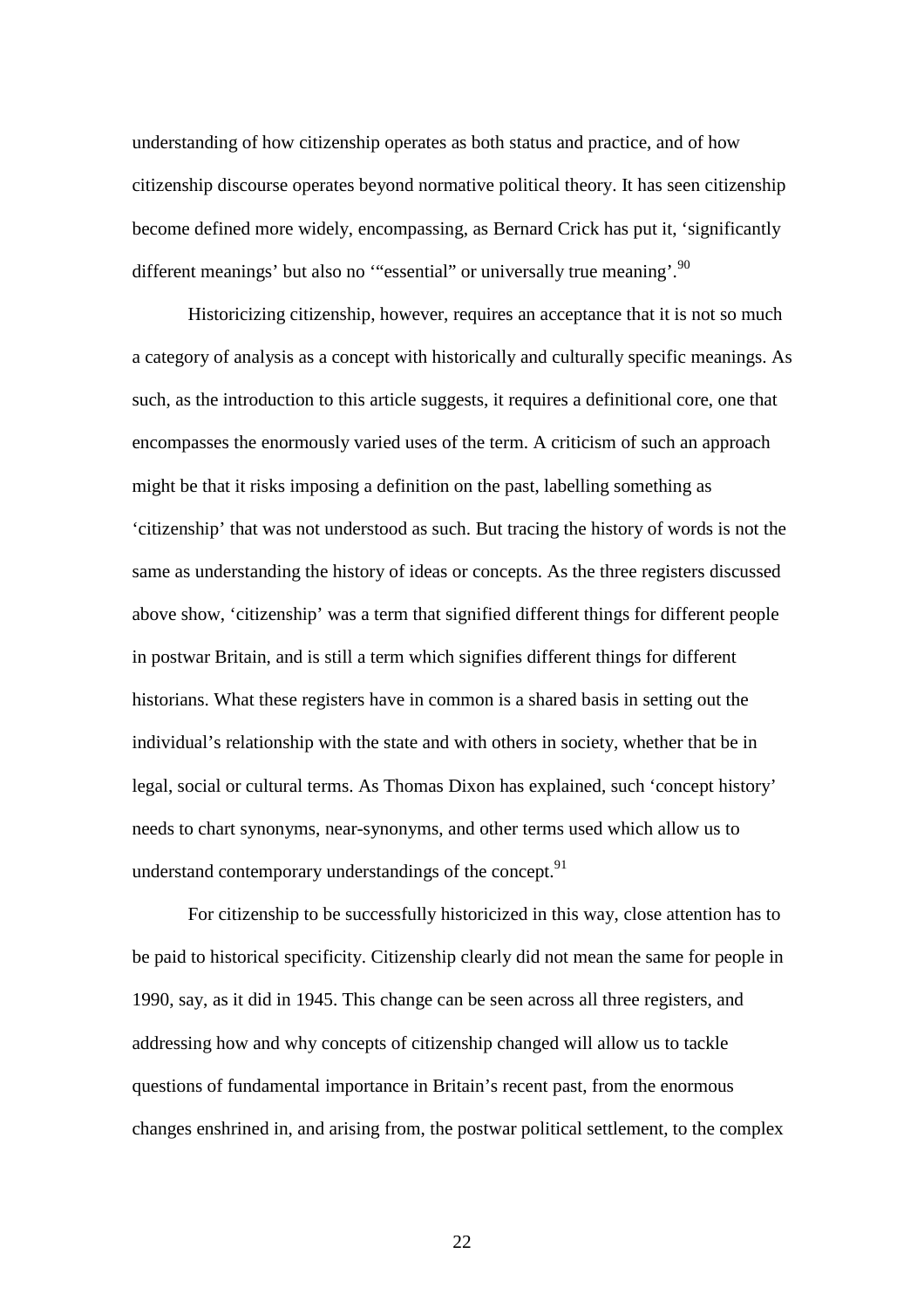attitudes individuals had towards society. Accounting for such changes gets to the heart of the methodological task confronting any attempt to historicize citizenship: the relationship between discourse and experience. As has been seen, the operation of citizenship discourse within popular culture is crucial to how individuals formed their own ideas of citizenship, and how they acted on them. Yet we must break from the idea that symbolic representations determined experiences. Bill Schwarz has stressed that Powell's 'rivers of blood' speech 'marked the creation of a charged circuit of political rhetoric', but obviously did not create the ideas concerning race which erupted from his supporters in the aftermath of the speech. They existed previously, in 'the informalities of gossip or chat' deeply rooted in ideas of nation and race with long antecedents. Powell may have created the political space in which they could be articulated, the furore over his speech may have allowed the transition from the 'unspeakable to the speakable', but it did not – and could not – create the fears, concerns, and ideas which made up popular racism in 1960s Britain.<sup>92</sup> These were embedded in the memory of empire and war, but also in myriad economic and social anxieties. Citizenship discourse, the ideas circulating within popular culture, whether received from those with political or expert authority, or emerging from an incipient moral panic, is important. But individuals formed their own conceptions of citizenship within this discourse through their own lived experience and interactions with state and society, which coexisted with assumptions about the proper nature of citizenship deriving from the legacy of the Second World War and earlier. The meaning and content of citizenship existed within the symbolic frame of discourse, which limited but did not determine citizenship experience. Discourse is also dynamic and subject to change through social and political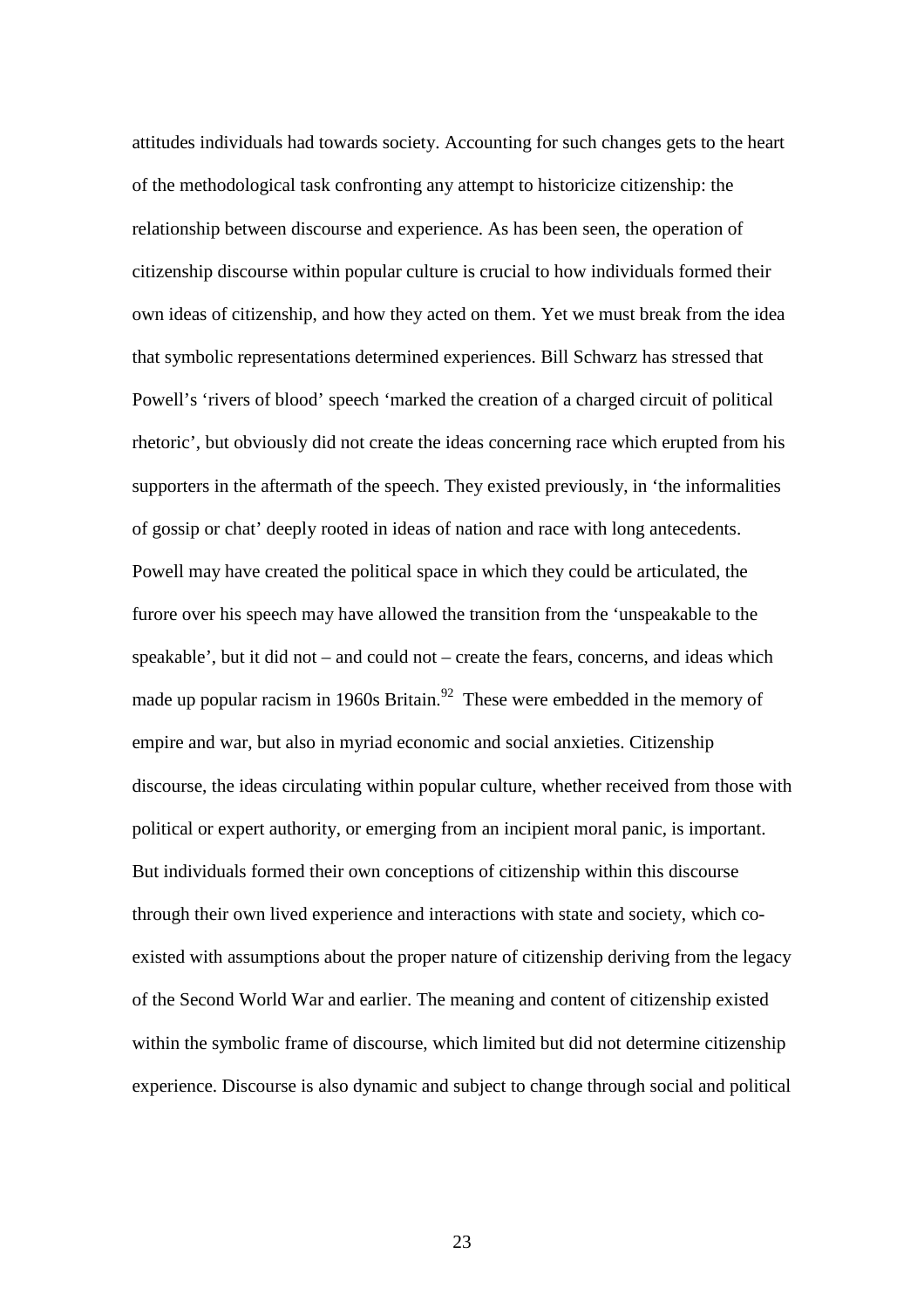action: by the very practice of citizenship. People remained agents, and citizens were able to define their own concepts and practices of citizenship.

To research citizenship in this way requires a rich seam of source material. There is a mass of popular cultural forms, the vast pile of books, newspapers, magazines, films, television shows and radio programmes, which constituted the 'circuit' of ideas about citizenship. The administrative files, minutes, rule books, records of recruitment drives, of a vast array of voluntary groups, trade unions, schools, Women's Institute branches, and working men's clubs can tell us about the social world of citizenship: the spaces in which ideas and practices were formed and influenced. There are letters, diaries, and oral history transcripts in which people explain how they interacted with state and society, their values and their opinions on other citizens. From this mass of sources it will be possible to chart citizenship across its three registers, including press and parliament, committee room and protest march, and the home. Such an approach will allow us to account for the swirl of different ideas about citizenship as a status, and the different social experiences of it as a practice. It will allow us to acknowledge the structuring effects of discourse while emphasizing change and agency. In short, it will allow us to study what citizenship was.

 Historicizing citizenship in postwar Britain, then, is a complex proposition. We must take as our starting point a definitional core of citizenship. From here, however, we must seek how citizenship was represented and experienced within its specific historical contexts. Normative theories, though useful for conceptualizing citizenship, must not crowd out actual historical understandings of citizenship. Approaching the topic in this way makes clear how embedded the three registers of citizenship were within political discussion, popular culture, and the social experience of the people.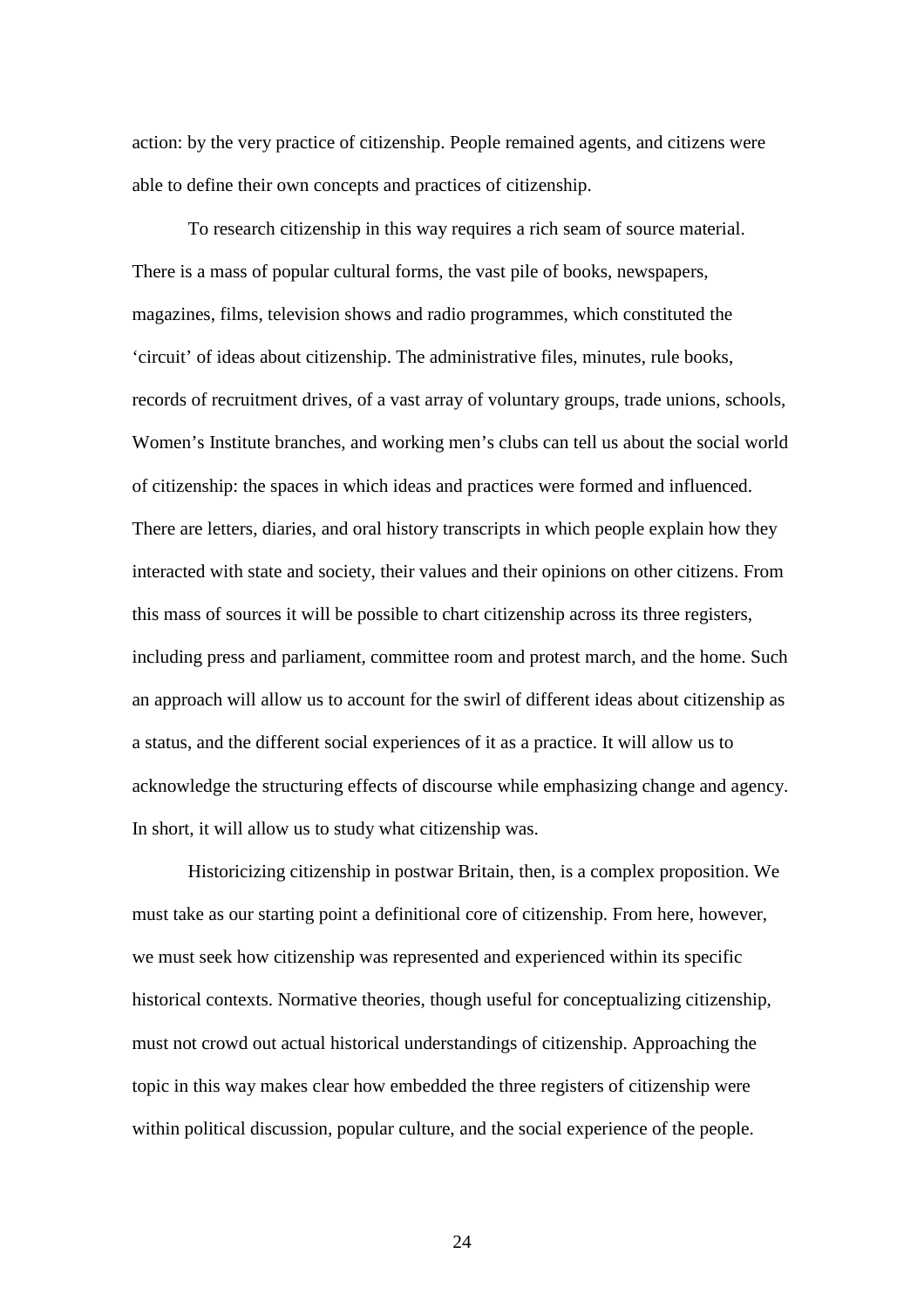British citizenship after 1945 cannot be contained in one of these areas; it spilled over into all three. Researching how people used those three registers will naturally bring to the fore questions of change and agency, providing us with a better understanding of citizenship in this period. The relationship people had with the state, the hazy realm of assumptions and expectations about politics, underpinned both the postwar settlement and its unravelling. The belief in individuals shaping society through action drove the rise of the voluntary sector but also the Women's Liberation Movement.<sup>93</sup> The belief that people could be excluded for reasons of behaviour or for belonging to certain sections of the community drove racism and helped entrench positions of cultural, social and economic privilege. We need a new history of citizenship – for within it is the history of modern Britain.

Department of History, University of Essex, Wivenhoe Park, Essex, CO4 3SQ. m.grant@essex.ac.uk \* The author would like to thank Tracey Loughran and the journal's peer review process for a variety of suggestions regarding this article.

 $\overline{a}$ 

<sup>1</sup> The best recent surveys of the postwar British past have been Paul Addison, *No turning back: the peaceful revolutions of post-war Britain* (Oxford, 2010); and Brian Harrison's two volumes, *Seeking a role: the United Kingdom, 1951-1970* (Oxford, 2009), and *Finding a role? The United Kingdom, 1970- 1990* (Oxford, 2010).

<sup>2</sup> For example: David Vincent, *Poor citizens: the state and the poor in twentieth century Britain* (London, 1991); Abigail. Wills, 'Delinquency, masculinity and citizenship in England, 1950-70', *Past and Present*, 187 (2005), pp. 157-86; Pat Thane, 'The "big society" and the "big state": creative tension or crowding out?', *Twentieth Century British History*, 22:3 (2012), pp. 408-429; Glen O'Hara, *Governing post-war Britain: the paradoxes of progress* (Basingstoke, 2012).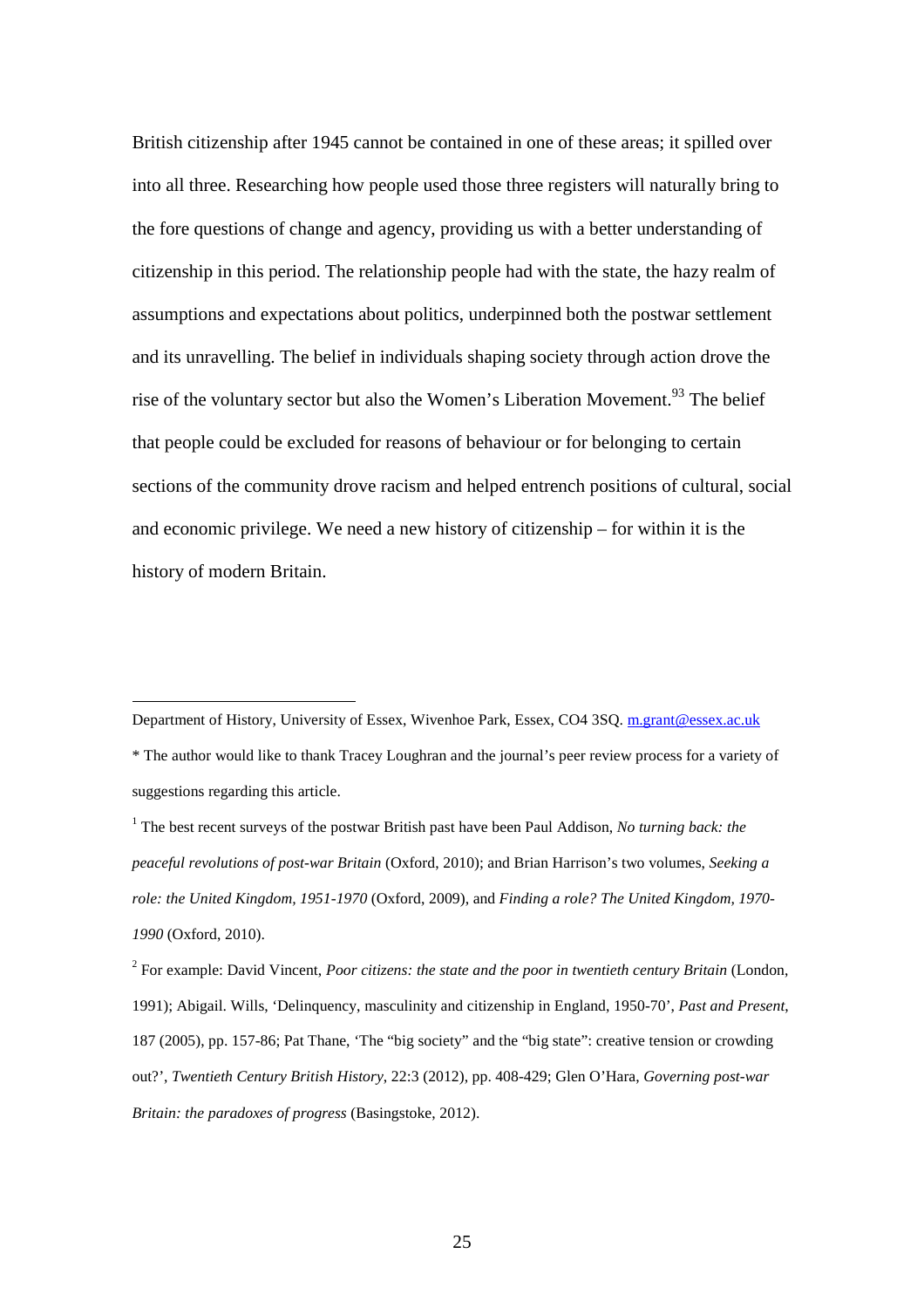<u>.</u> 3 Lawrence Black, *Redefining British politics: culture, consumption and participation, 1954-70*  (Basingstoke, 2010); Matthew Hilton, 'Politics is ordinary: non-governmental organisations and political participation in contemporary Britain', *Twentieth Century British History*, 22:2 (2011), pp. 230-68 <sup>4</sup> Kathleen Paul, *Whitewashing Britain: race and citizenship in the postwar era* (Ithaca, 1997); Randell Hansen, *Citizenship and immigration in postwar Britain: the institutional origins of a multicultural nation* (Oxford, 2000); Jaames Hampshire, *Citizenship and belonging*: *immigration and the politics of demographic governance in postwar Britain* (Basingstoke, 2005) Wendy Webster, *Englishness and empire, 1939-65* (Oxford, 2007); Kennetta Hammond Perry, *London is the place for me: Black Britons, citizenship, and the politics of race* (Oxford, 2016).

 $<sup>5</sup>$  Mike Savage, 'Affluence and social change in the making of technocratic middle class identities:</sup> Britain, 1939-55*, Contemporary British History*, 22:4 (2008), pp. 457-75; Matthew Hilton, 'Social activism in an age of consumption: the organized consumer movement', *Social History*, 32:2 (2007), pp. 121-43.

<sup>6</sup> Pat Thane, 'The impact of mass democracy on British political culture, 1918-39', in J. Gottlieb and R. Toye (eds), *The aftermath of suffrage* (Basingstoke, 2013), pp. 54-69.

7 Pat Thane, *The foundations of the welfare state* (London, 1982).

8 See W.W. Daniel, *Racial discrimination in Britain* (London, 1968).

<sup>9</sup> Lawrence Black, 'Which? craft in post-war Britain: the Consumer's Association and the politics of affluence', *Albion*, 36:1 (2004), pp. 52-82.

<sup>10</sup> Kathleen Canning and Sonya O. Rose, 'Introduction: gender, citizenship and subjectivity: some historical and theoretical considerations', *Gender and History,* 13:3 (2001), p. 427

<sup>11</sup> Andreas Fahrmeir, *Citizenship: the rise and fall of a modern concept* (New Haven, 2007), p. 1.

<sup>12</sup> Ruth Lister, *Citizenship: feminist perspectives* (second edition, Basingstoke, 2003), p. 13.

<sup>13</sup> See, for example, Edumnd Neil, 'Conceptions of citizenship in twentieth century Britain', *Twentieth Century British History*, 17:3 (2006), pp. 424-38.

<sup>14</sup> My definition is influenced in particular by Lister, *Citizenship: feminist perspectives.* 

<sup>15</sup> A recent example being Robert. Saunders, *Democracy and the vote in British politics, 1848-1867*  (Aldershot, 2011).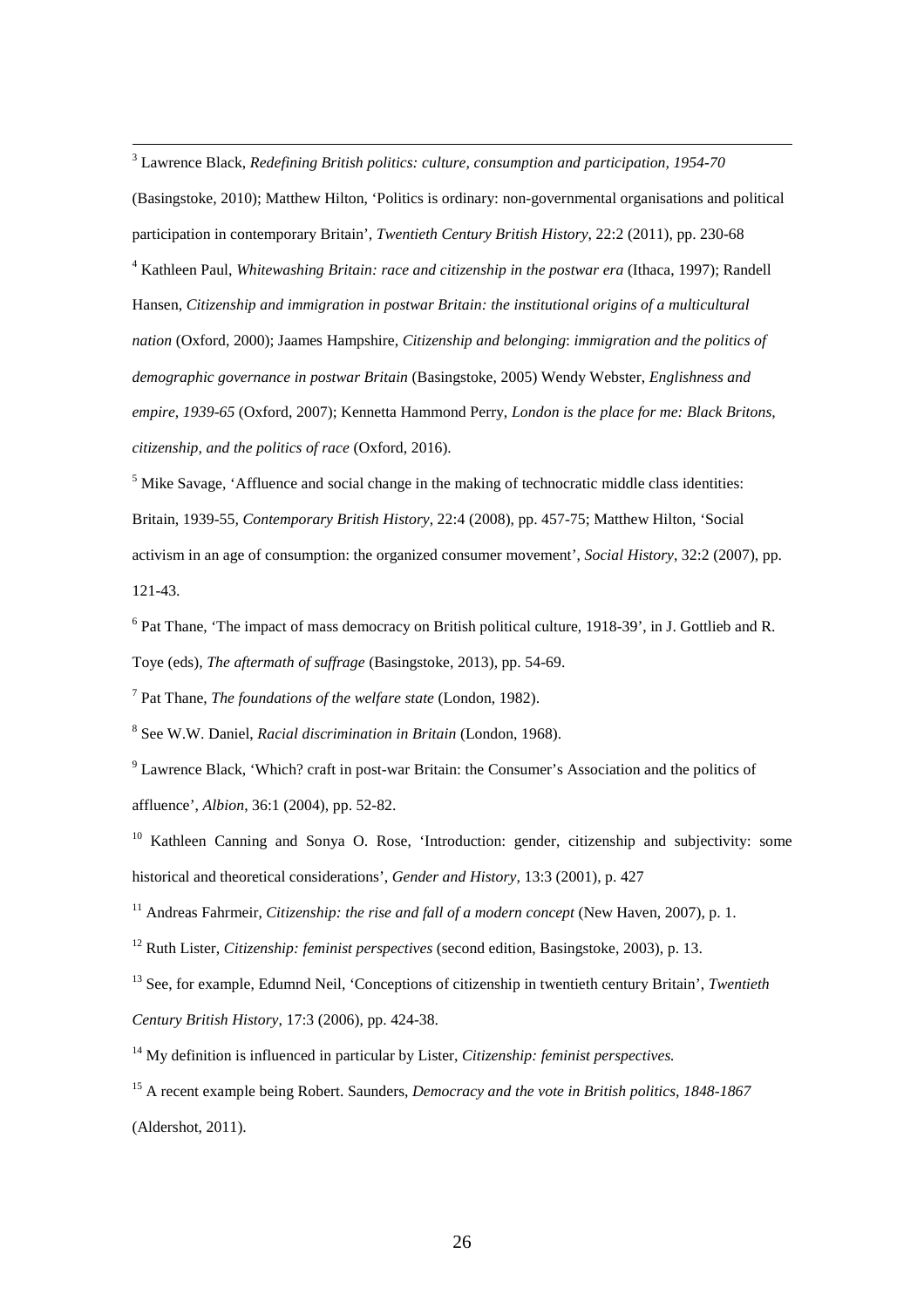<sup>16</sup> Eugenia Low, 'The concept of citizenship in twentieth century Britain: analysing contexts of development', in Peter Catterall, Wolfram Kaiser, Ulrike Walton-Jordan (eds), *Reforming the constitution: debates in twentieth-century Britain* (London, 2000), p. 178.

<sup>17</sup> T. H. Marshall, 'Citizenship and social class', in his *Citizenship and social class and other essays*  (Cambridge, 2005).

 $18$  A far from exhaustive list of rewarding work engaging with Marshall includes: Martin Bulmer and Anthony M. Rees (eds), *Citizenship today: contemporary relevance of T.H. Marshall* (London, 1996); Peter Dwyer, *Welfare rights and responsibilities: contesting social citizenship* (Cambridge, 2000); Robert White and Jed Donoghue, 'Marshall, Mannheim and contested citizenship', *British Journal of Sociology*, 54:3 (2003), pp. 391-406.

<sup>19</sup> Jose Harris, '"Contract" and "citizenship''', in David Marquand and Anthony Seldon (eds), *The ideas that shaped post-war Britain*, (London, 1996), p. 122.

<sup>20</sup> See, for example, Dwyer, *Welfare rights and responsibilities*.

 $21$  Marshall, 'Citizenship and social class', p. 94.

<u>.</u>

<sup>22</sup> Lydia Morris, *Dangerous classes: the underclass and social citizenship* (London, 1994) p. 53.

<sup>23</sup> See Stepahnie Ward, *Unemployment and the state: the means test and protest in 1930s South Wales and north-east England* (Manchester, 2013).

<sup>24</sup> Wills, 'Delinquency, masculinity and citizenship', p. 175.

<sup>25</sup> Nicholas Deakin and Justin Davis Smith, 'Labour, charity and voluntary action: the myth of hostility', in Matthew Hilton and James McKay (eds), *The ages of voluntarism: how we got to the big society* (Oxford, 2011); Jose Harris, 'Voluntarism, the state and public-private partnerships in Beveridge's social thought', in Melanie Oppenheimer and Nicholas Deakin (eds), *Beveridge and voluntary action in Britain and the wider British world*, (Manchester, 2011), pp. 10-11.

<sup>26</sup> Thane, *Foundations of the welfare state*; Dennie Oude Nijhuis, 'Rethinking the Beveridge strait-jacket: the Labour Party, the TUC and the introduction of superannuation', *Twentieth Century British History* 20:3 (2009), pp. 370-395.

<sup>27</sup> Perhaps the key conceptual work on race and citizenship is Rogers Brubaker, *Citizenship and nationhood in France and Germany* (Cambridge, MA, 1992).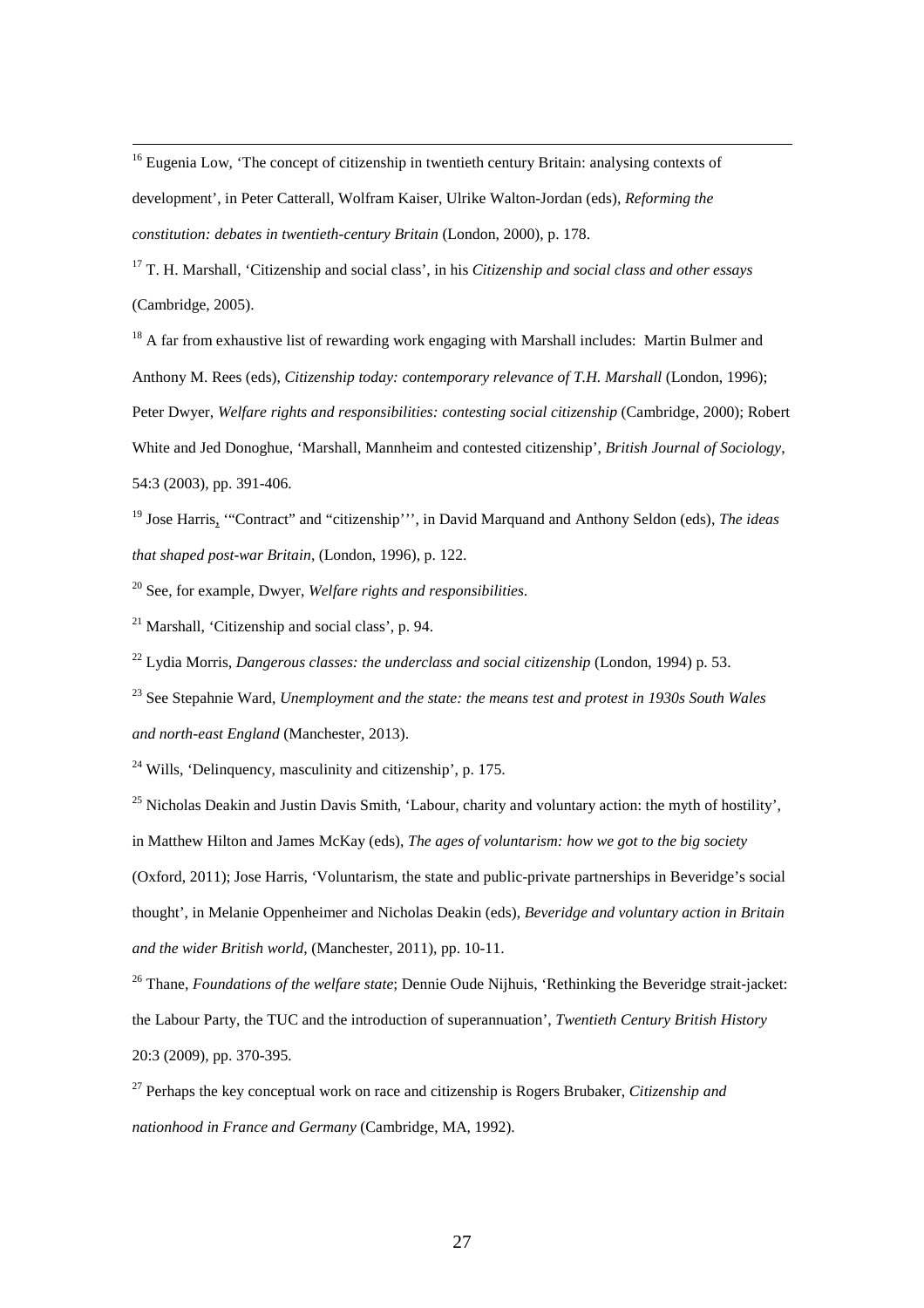$2<sup>28</sup>$  For an example, see Callum Williams, 'Patriality, work permits and the European Economic

Community: the introduction of the 1971 Immigration Act', *Contemporary British History*, 29:4 (2015), pp. 508-538.

 $29$  Kathleen Paul, 'From subjects to immigrants: Black Britons and national identity, 1948-62', in Richard Weight and Abigail Beach (eds), *The right to belong: citizenship and national identity in Britain, 1930- 1960* (London, 1998), pp. 223-247.

 $30$  Chris Waters, "Dark strangers" in our midst: discourses on race and nation in Britain, 1947-1963', *Journal of British Studies*, 36:2 (1997), pp. 207-38.

<sup>31</sup> Hampshire, *Citizenship and belonging*; Rieko Karatani, *Defining British citizenship: empire, commonwealth and modern Britain* (London, 2003).

<sup>32</sup> Hampshire, *Citizenship and belonging*, p. 203n.

<u>.</u>

 $33$  On the other hand. Jodi Burkett has highlighted the emergence of a coherent, radical attempt to reimagine Britishness in this new context: *Constructing post-imperial Britain: Britishness, "race" and the radical left in the 1960s* (Basingstoke, 2013).

<sup>34</sup> See Bill Schwarz, *The white man's world* (Oxford, 2011); Camilla Schofield, *Enoch Powell and the making of postcolonial Britain* (Cambridge, 2013); Amy Whipple, 'Revisiting the "rivers of blood" controversy: letters to Enoch Powell', *Journal of British Studies*, 48:3 (2009), pp. 717-735; for an interesting analysis of Powell's speech in the context of citizenship debates, see Julia Stapleton, 'Citizenship versus patriotism in twentieth-century England', *Historical Journal*, 48:1 (2005), pp. 151- 178.

<sup>35</sup> Perry, *London is the place for me*, p. 4.

<sup>36</sup> Richard Bourke, *Peace in Ireland: the war of ideas* (London, 2003), p. 55

 $37$  See Colin Coulter, "British rights for British citizens": the campaign for "equal citizenship" for Northern Ireland', *Contemporary British History* 29:4 (2015), pp. 486-507.

<sup>38</sup> Michael Freeden, 'Civil society and the good citizen: competing conceptions of citizenship in twentieth century Britain', in Jose Harris (ed.) *Civil society in British history: ideas, identities, institutions* (Oxford, 2003), p. 286.

<sup>39</sup> Linda Colley, *Britons: forging the nation, 1707-1837* (New Haven, 1990).

<sup>40</sup> See David Miller, *Citizenship and national identity* (Cambridge, 2000).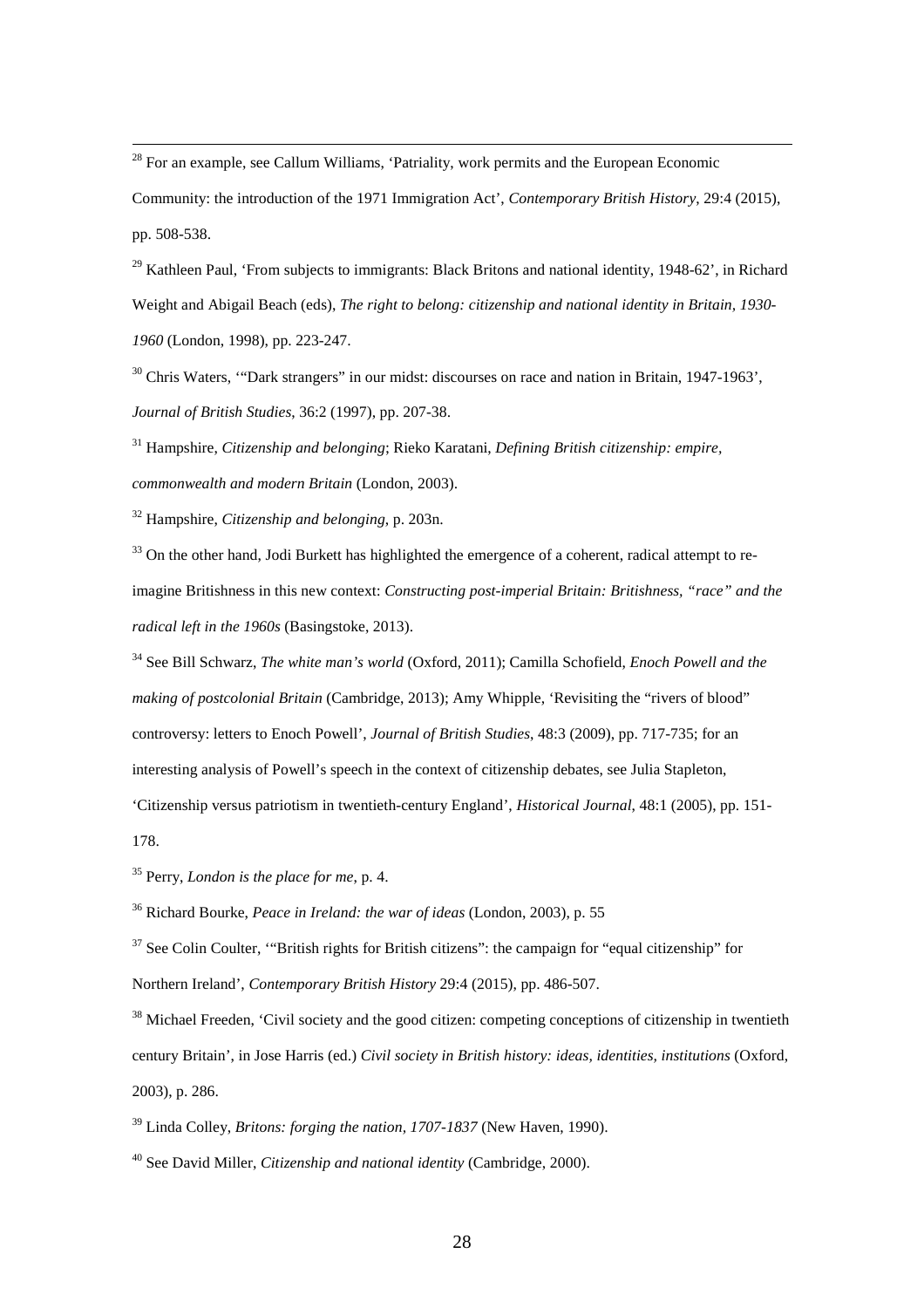<sup>41</sup> Marshall, 'Citizenship and social class'.

<u>.</u>

<sup>42</sup> Nicoletta F. Gullace, *'The blood of our sons': men, women, and the renegotiation of British citizenship during the Great War*, (Palgrave, 2002), p. 2

<sup>43</sup> Sonya O. Rose, *Which people's war? National identity and citizenship in wartime Britain*, 1939-1945 (Oxford, 2003), pp. 15-6 [emphasis in original].

<sup>44</sup> Rose, *Which people's war?*, p. 20.

<sup>45</sup> Sonya O. Rose, 'Cultural analysis and moral discourses: episodes, continuities and transformations', in Victoria E. Bonnell and Lynn Hunt (eds), *Beyond the cultural turn* (Berkley, 1999), pp. 217-39; see also Matthew Grant, 'Citizenship, sexual anxiety and womanhood in Second World War Britain: the case of the man with the cleft chin', in Sean Nicholas and Ton O'Malley (eds), *Moral panics, social fears and the media: historical perspectives* (London, 2013), pp. 177-90.

<sup>46</sup> Rose, 'Cultural analysis and moral discourses'.

<sup>47</sup> Becky Taylor, *A minority and the state: Travellers in Britain in the twentieth century* Manchester, 2008).

<sup>48</sup> Hampshire, *Citizenship and belonging*, chapter 4.

<sup>49</sup> Paul, *Whitewashing Britain*, p. 189.

<sup>50</sup> Perry, *London is the place for me*, pp. 59-63.

<sup>51</sup> Rose, *Which people's war?*, pp. 25-26.

 $52$  This approach is outlined in more depth in Canning and Rose, 'Introduction: gender, citizenship and subjectivity', pp. 431-2.

<sup>53</sup> Michael Roper, 'Slipping out of view: subjectivity and emotion in gender history', *History Workshop Journal*, 59 (2005), pp. 58-9.

<sup>54</sup> See Nikolas Rose, *Governing the soul: the shaping of the private self* (London, 1989).

 $55$  As it was during the cold war: see Matthew Grant, "Civil defence gives meaning to your leisure": citizenship, participation and cultural change in cold war recruitment propaganda, 1949-53', *Twentieth Century British History*, 22:1 (2011), pp. 52-78.

 $<sup>56</sup>$  It is clear that people could negotiate the structures placed on participating in the black market in</sup> wartime and afterwards while still considering themselves 'good' citizens: Mark Roodhouse, *Black market Britain, 1939-1955* (Oxford, 2013).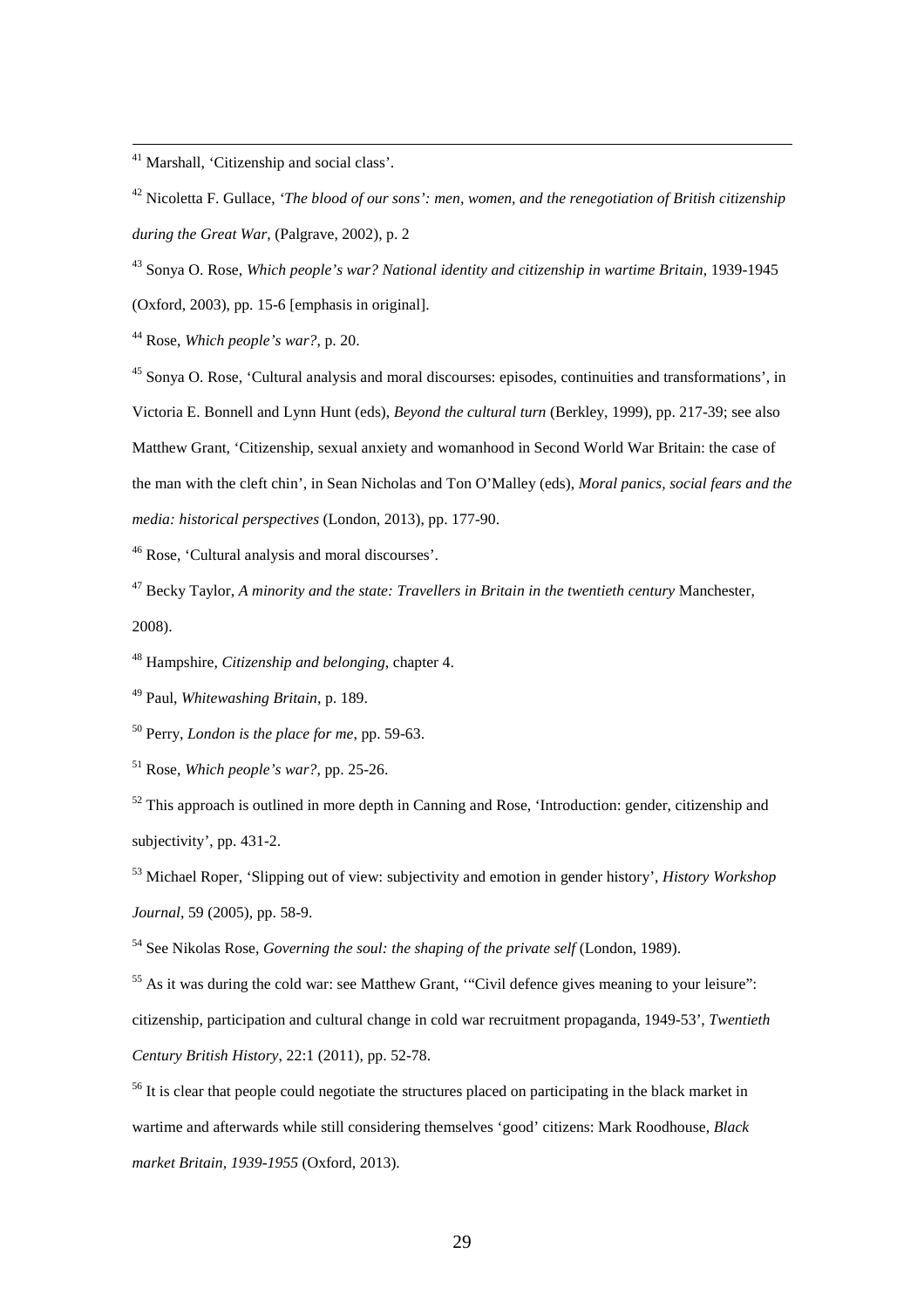<sup>57</sup> C. Andrew, *The defence of the realm: the authorized history of MI5* (London, 2009), section D, chapters 4 and 5; Peter Hennessy and Gale Brownfield, 'Britain's cold war security purge: the origins of positive vetting', *Historical Journal*, 25:4 (1982), pp. 965-74; Giora Goodman, 'The British Government and the challenge of McCarthyism in the early cold war', *Journal of Cold War Studies*, 12:1 (2010), pp. 62-97; Richard Stevens, 'Cold war politics: communism and anti-communism in the trade unions', in Alan Campbell, Nina Fishman, and John McIlroy (eds), *British trade unions and industrial politics. Volume 1: the post-war compromise, 1945-64*, (London, 1999), pp. 168-91; Sarah Mills, 'Be prepared: communism and the politics of scouting in 1950s Britain', *Contemporary British History*, 25:3 (2011), pp. 429-50.

<sup>58</sup> See Raphael Samuel, *The lost world of British communism* (London, 2006).

<sup>59</sup> See, Nicholas Deakin, *In search of civil society* (Basingstoke, 2001).

<u>.</u>

<sup>60</sup> Most surveys of citizenship point out this crucial divide: Richard Bellamy, *Citizenship: a very short introduction* (Oxford, 2008); Fahrmeir, *Citizenship*; Derek Heater, *Citizenship: the civic ideal in world history, politics and education* (Manchester, 1990); Charles Pattie, Patrick Seyd, and Paul Whiteley, *Citizenship in Britain: values, participation and democracy* (Cambridge, 2004).

<sup>61</sup> See Julia Stapleton, *Englishness and the study of politics* (Cambridge, 1994).

<sup>62</sup> See Martin Durham, *Sex and politics: the family and morality in the Thatcher years* (Basingstoke, 1991); Anthony Giddens, *The third way: the renewal of social democracy* (Cambridge, 1998); Jesse Norman, *The big society* (Buckingham, 2010).

<sup>63</sup> See Department for Education, *National curriculum in England: citizenship programmes of study for key stages 3 and 4*, 11 September 2013 << https://www.gov.uk/government/publications/nationalcurriculum-in-england-citizenship-programmes-of-study/national-curriculum-in-england-citizenshipprogrammes-of-study-for-key-stages-3-and-4>> [accessed 8 April 2016]; for background, see Bernard Crick and Andrew Lockyer (eds), *Active citizenship: what it could achieve and how* (Edinburgh, 2010). <sup>64</sup> A recent exception, concentrating on the Second World War, is James Hinton's *Nine wartime lives*  (Oxford, 2010).

<sup>65</sup> Geoffrey Finlayson, *Citizen, state and social welfare in Britain, 1830-1990* (Oxford, 1994).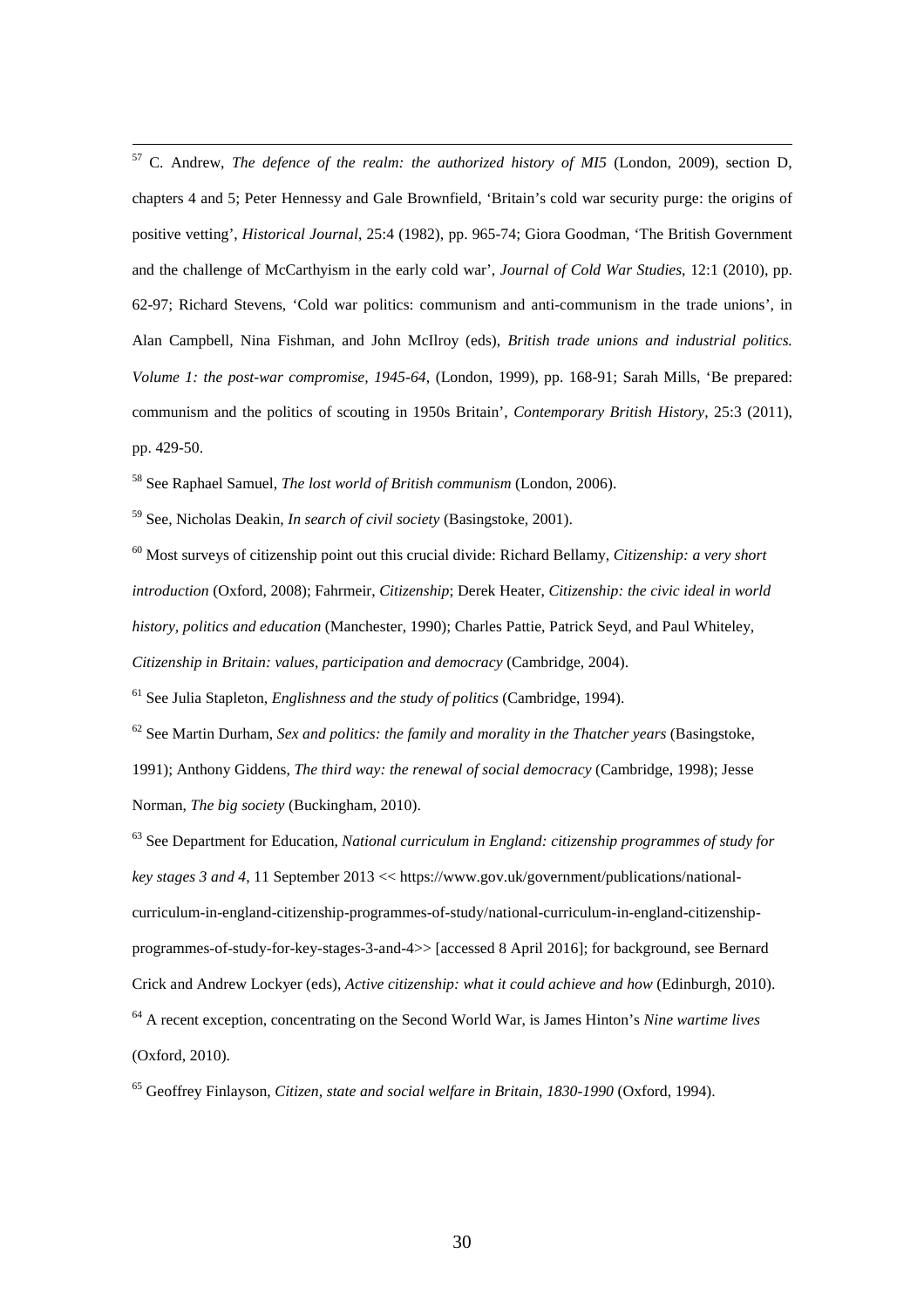<sup>66</sup> Jane Lewis, *The voluntary sector, the state and social work in Britain* (Cheltenham, 1995); Nicholas Crowson, Matthew Hilton, and James McKay (eds), *NGOs in contemporary Britain: non-state actors in society and politics since 1945* (Basingstoke, 2009).

<sup>67</sup> Katharine Bradley, *Poverty, philanthropy and the state: charities and the working classes in London, 1918-1979* (Manchester, 2009); Caitriona Beaumont, *Housewives and citizens: domesticity and the women's movement in England, 1928-1964* (Manchester, 2013).

<sup>68</sup> Peter Shapely, 'Civil society, class and locality: tenant groups in post-war Britain', in Hilton and McKay (eds), *The ages of voluntarism*, p. 100.

<sup>69</sup> Pat Thane and Tanya Evans, *Sinners? Scroungers? Saints? Unmarried motherhood in twentieth century England* (Oxford, 2012), p. 169.

<sup>70</sup> Matthew Hilton and James McKay, 'The ages of voluntarism: an introduction', in their (eds), *The ages of voluntarism*, p. 2.

<sup>71</sup> Jose Harris, *William Beveridge: a biography* (second edition, Oxford, 1997). See the essays in Oppenheimer and Deakin (eds), *Beveridge and voluntary action*.

 $72$  Freeden, 'Civil society and the good citizen'.

<u>.</u>

<sup>73</sup> David Marquand, *Decline of the public: the hollowing out of citizenship* (Cambridge, 2004).

<sup>74</sup> Steven Fielding, Peter Thompson, and Nick Tiratsoo, *England arise! The Labour Party and popular politics in 1940s Britain* (Manchester, 1995), p. 213; for a strong rebuttal of the book's key arguments see James Hinton, '1945 and the apathy school', *History Workshop Journal* 43 (1997), p. 272.

<sup>75</sup> Black, *Redefining British politics*.

<sup>76</sup> Hilton, 'Politics is ordinary', pp. 230-68; see also Matthew Hilton, James McKay, Nicholas Crowson, and Jean-Francis Mouhot, *The politics of expertise: how NGOs shaped modern Britain* (Oxford, 2013). <sup>77</sup> Finlayson, *Citizen, state and social welfare in Britain,* chapter 4.

 $78$  Lawrence Black, 'There was something about Mary: the National Viewers' and Listeners' Association and social movement history', in Crowson et al (eds), *NGOs in contemporary Britain*, pp. 182-200.

<sup>79</sup> Lister, *Citizenship: feminist perspectives*, p. 42.

<sup>80</sup> Lawrence Black, *The political culture of the left in affluent Britain, 1951-64* (Basingstoke, 2003).

 $81$  Hilton, 'Social activism in an age of consumption: the organized consumer movement'.